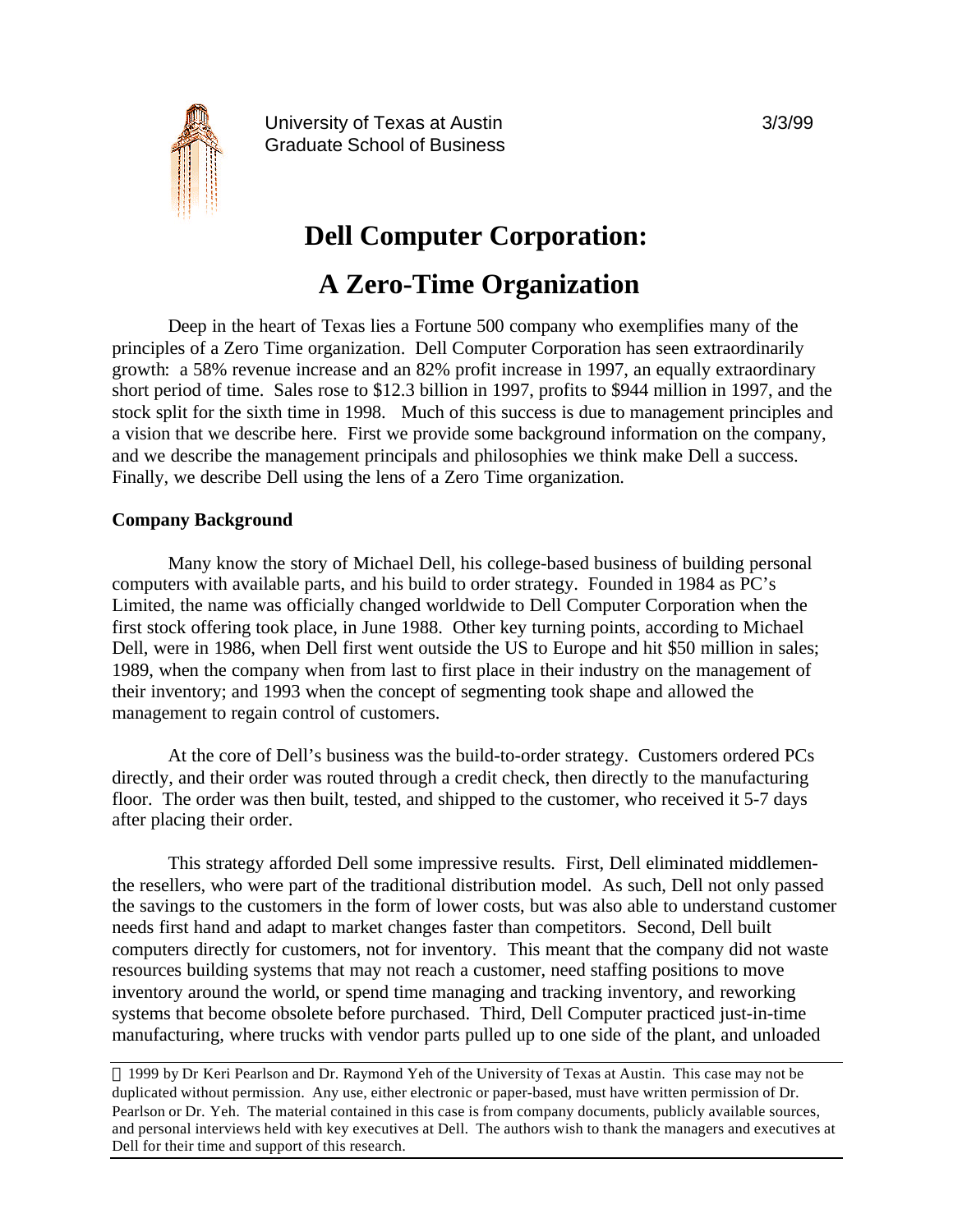directly into bins used for building customer orders. These parts did not become the property of Dell Computer until they were unloaded, which took place as frequently as every few hours. Fourth, information systems tied together the entire company, routing orders to the next step in the business process and eliminating waits, backlogs, and losses that a less automated system may experience. Michael Dell explained,

In this business, it is not about how much inventory you have, but about how fast it's moving through the cycle. I don't want a warehouse of stuff, because it becomes obsolete so quickly. With our model, we start with the customer whose order pulls inventory through the channel. That results in our ability to deliver a desktop computer in 3 days which is configured exactly as the customer wants. That provides a great deal of value.

In 1998, Dell Computer employed 16,000 employees in central Texas, its largest workforce, and was in the process of expanding their European facility, in Limerick, Ireland, to 4500 employees. There were five plants: three in Texas, one in Ireland, one in Maylasia. A sixth plant was planned for China, and a seventh was planned for Brazil.

Customers were initially divided into three categories: Large businesses, Small to medium businesses, and personal consumers. Each group was supported in a manner consistent with their requirements. Large businesses had dedicated sales people who managed the orders. Small and medium businesses shared sales staff who insured that the needs of these businesses were met. Individual customers interested in Dell's products were served by either telephonebased inside sales people, or later by the sales system on the Internet. Underlying all customer accounts was the famous Dell Direct distribution strategy. The inside sales force took phone calls from a toll-free phone number from customers seeking information about the products and placing orders. These sales people sat at a computer at one of the Dell offices and serviced customers as they called in. The entry of an order by the inside sales group initiated the entire build to order process. Customers with corporate accounts could order from these sales people, or they could work with the dedicated sales teams for the corporate account. Each large account had field people in charge of the relationship with the client, and dedicated team members in Austin, Texas to service the account. But the ability to call directly to Dell, order a computer, and have it arrive a week later became the cornerstone of the business.

In 1996, Dell expanded their direct order model to the Internet, and their success in this medium quickly became legendary. Scott Eckert, Director of Dell On-Line, began as Michael Dell's Executive Assistant in 1995. In 1996 when Dell decided to launch an on-line sales program, Eckert took over the project. In the first quarter of 1997, the on-line business did \$1 million per day in sales. In the second quarter, they did \$2 million per day, and the success continued. By the end of the first quarter of 1998, Dell logged \$ 5 million in sales per day, by the end of the third quarter it was up to \$10 million per day in sales over this channel, and the rate of growth was expected to continue. In addition, the web site had grown in functionality. In 1994, it was a simple technical support tool for disseminating tips and bug-fixes to internal and external customers. In addition, Dell conducted customer surveys. In mid-1996, Eckert was put in charge of using the Internet for a "yet to be determined" online business. The first application was an order status system, where customers could track their orders through the Dell process.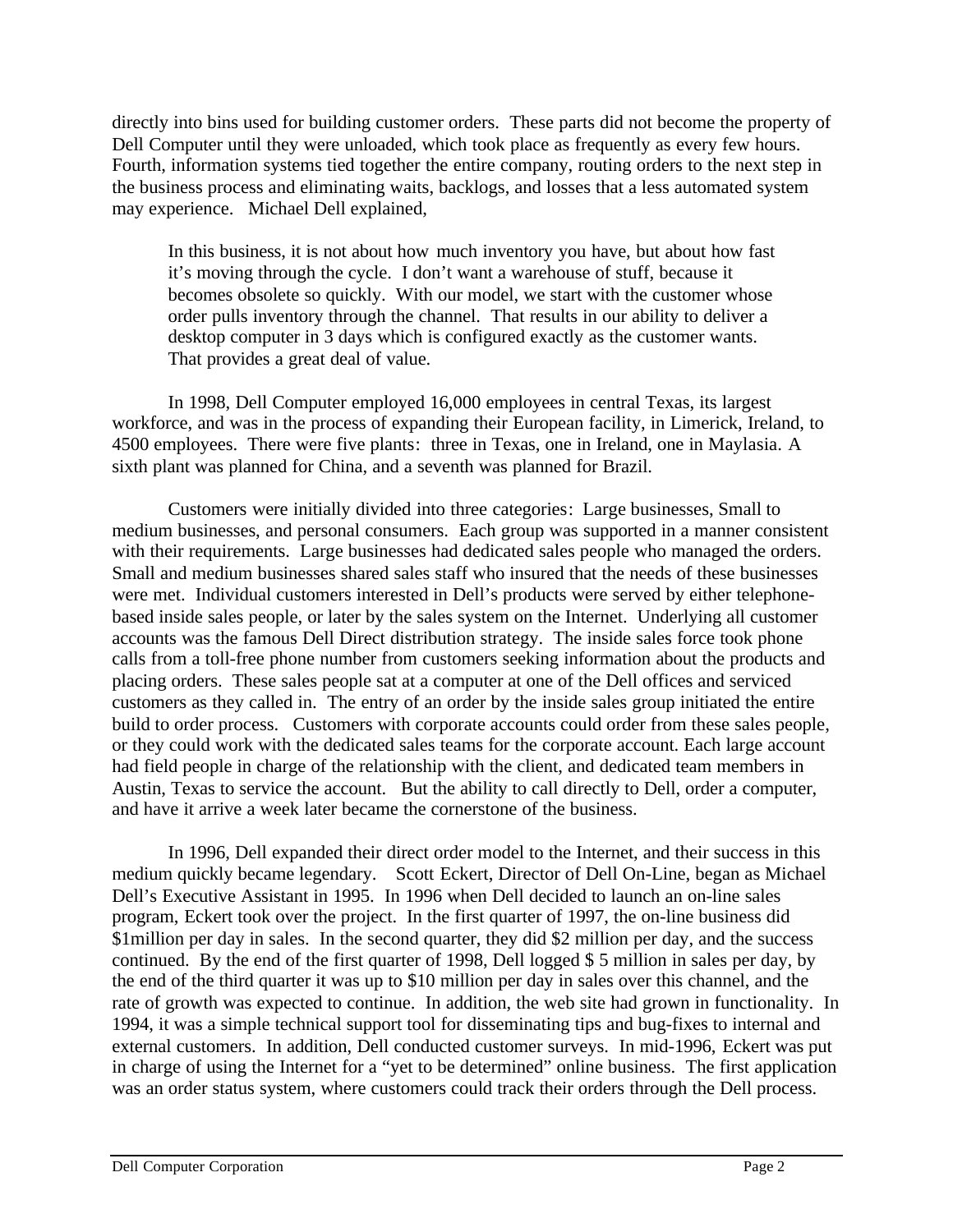By fall 1996, the configurator system was ported to the Internet, and electronic commerce began. The configurator assists customers in designing the exact product they need, and in pricing it out. Once this system was available to customers, the revenue took off. Eckert explained,

Using the Internet, we were able to offer our corporate customers special services like our Premier Page. This was a custom web site designed and dedicated to the individual corporate account. It included sales and technical information. One part of this service was a set of standard configurations for the customer based on those approved by their information technology people. Another part was technical support custom designed for the systems we know the customer has. We even linked the premier page to the technical support pages in our internal customer support system. A third part of this page had reporting tools like purchase history and service history so that the customer could keep track of their Dell activity. And we included some marketing information such as the account team contact information. We had built over 8000 of these pages, and each one was different. Some had the orders go directly to us, while others had the orders pass through their internal groups for approval. We had the ability to offer this level of customization in our sales and customer service using the Internet.

Dell Computers was best known for its pioneering use of the direct marketing channel for selling and distributing personal computer systems. Its well-known strategy of manufacturing a system for a customer, or build to order, provided Dell with a cascading series of advantages over its competition−including low inventory costs, no dealer costs, and current technology in every system manufactured. Conventional wisdom said that it was necessary to have inventories of systems in order to provide customers with many choices, and it was necessary to have those systems sold through dealers who could explain the complexities of the systems and give customers a chance to "kick the tires." Instead, Dell gave the customer a chance to pick whatever features he or she wanted from those available. In addition, Dell manufactured systems only after they were ordered by a customer, which conventional wisdom would say was either too costly or took too long. But Dell was able to guarantee delivery within five to seven days of order. Finally, Dell saw that personal computers were becoming a commodity and realized that sales people would not be needed to explain the systems in the conventional, physical way.

The result was a win/win situation for both Dell and its customers. Factory inventory was at most three days, supported by tight alliances with suppliers who deliver smaller loads, but more frequently than traditional manufacturing systems. Downstream inventory was zero since the systems were directly shipped to customers. No one in the "stream" was sitting with more than 7 days of inventory, whereas traditional supply chains held up to 60 days of inventory of parts and 30 days of inventory of systems for dealers. Exhibit 1 summarizes the business model of Dell, as compared to a more traditional value chain model.

#### **Management Principles**

The Dell Direct Model, described in Exhibit 2, highlights how the build-to-order philosophy was central to the Dell management principles. The direct model was the most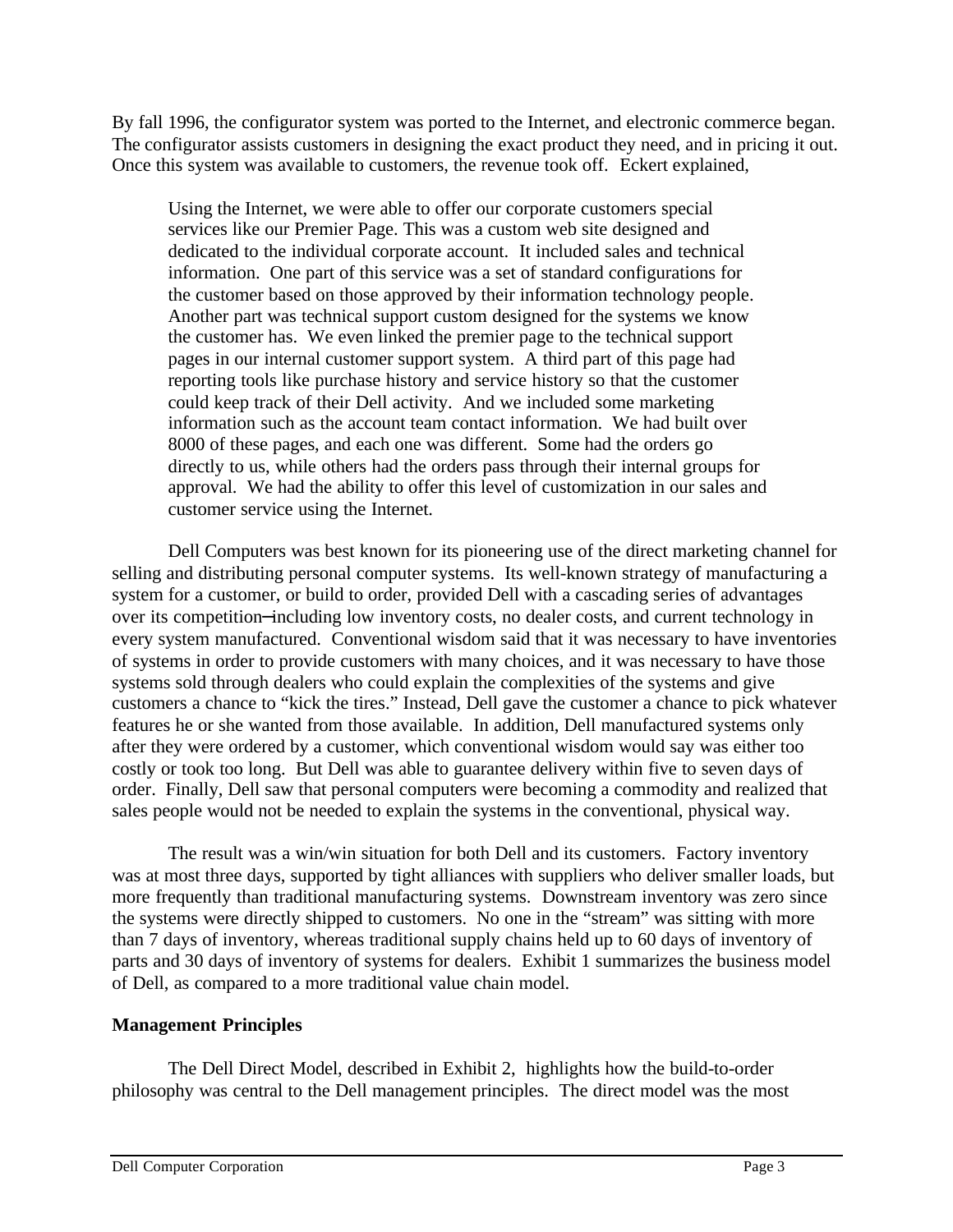visible and important principle of Dell: it aligned all of Dell's business units and people. Within the Dell organization, the direct model meant that everyone was a customer. For example, the IT organization had very few central staff. Almost all of the IT personnel reported directly to business units. Similarly, Dell University was structured into different colleges each residing in a business units. In fact, Dell University's budget did not come from corporate, it came from each business unit, and hence Dell University's survival depended on the satisfaction of each of its customers. The philosophy of *central planning with local implementation* supported the direct model principle. This philosophy enabled the organization to grow at its breathtaking rate because it provided the capability of *build to order* for all parts of the organization and all business processes needed to run the corporation.

In addition to the principals of build to order and direct marketing, Dell Computer managers spoke of a few key principles that were fundamental to their business. These included:

- Exchange inventory for information
- Velocity, value and volume
- Constant change
- Criticality of coordination

#### Exchange inventory for information

At the heart of the successes at Dell was their strategy of exchanging inventory for information. This meant that instead of keeping inventory on hand at Dell, or on hand in a warehouse, or on hand at a retail outlet, Dell kept information about customer orders, needs, and forecasts. Manufacturing predicted what orders would come in, alerted suppliers of anticipated needed parts, and staffed up to meet demand. This gave Dell an advantage in the marketplace for several reasons. Information was easier to store than inventory. Information was easier to move than inventory. Information was easier to discard than inventory. And information was less expensive to have than inventory. Consequently Dell managers architected a way to minimize inventory, and in its place use information. This dovetailed with the build-to-order philosophy Michael Dell had used since he began his business, since both helped achieve the minimum inventory possible. As soon as demand forecasts changed, information about that change was sent out to the rest of the organization and shared. The closer Dell got to this exchange of inventory for information, the closer they got to their vision of strategic advantage through cost and service.

This advantage was also passed on to the suppliers. Eckert elaborated,

The business was founded on the idea of getting the middleman out of the transaction. The next step is to build Internet capabilities for our suppliers. For example, we can give suppliers like Intel a view of processors shipping out of our factories on a very frequent basis. That is quite a bit different from what our competitors can do, since they put finished systems in inventory first which are sold later by a reseller. Therefore they don't have a direct view into what the customers are actually buying. As we refine our information we can reduce inventory levels and the cost for our suppliers will decrease.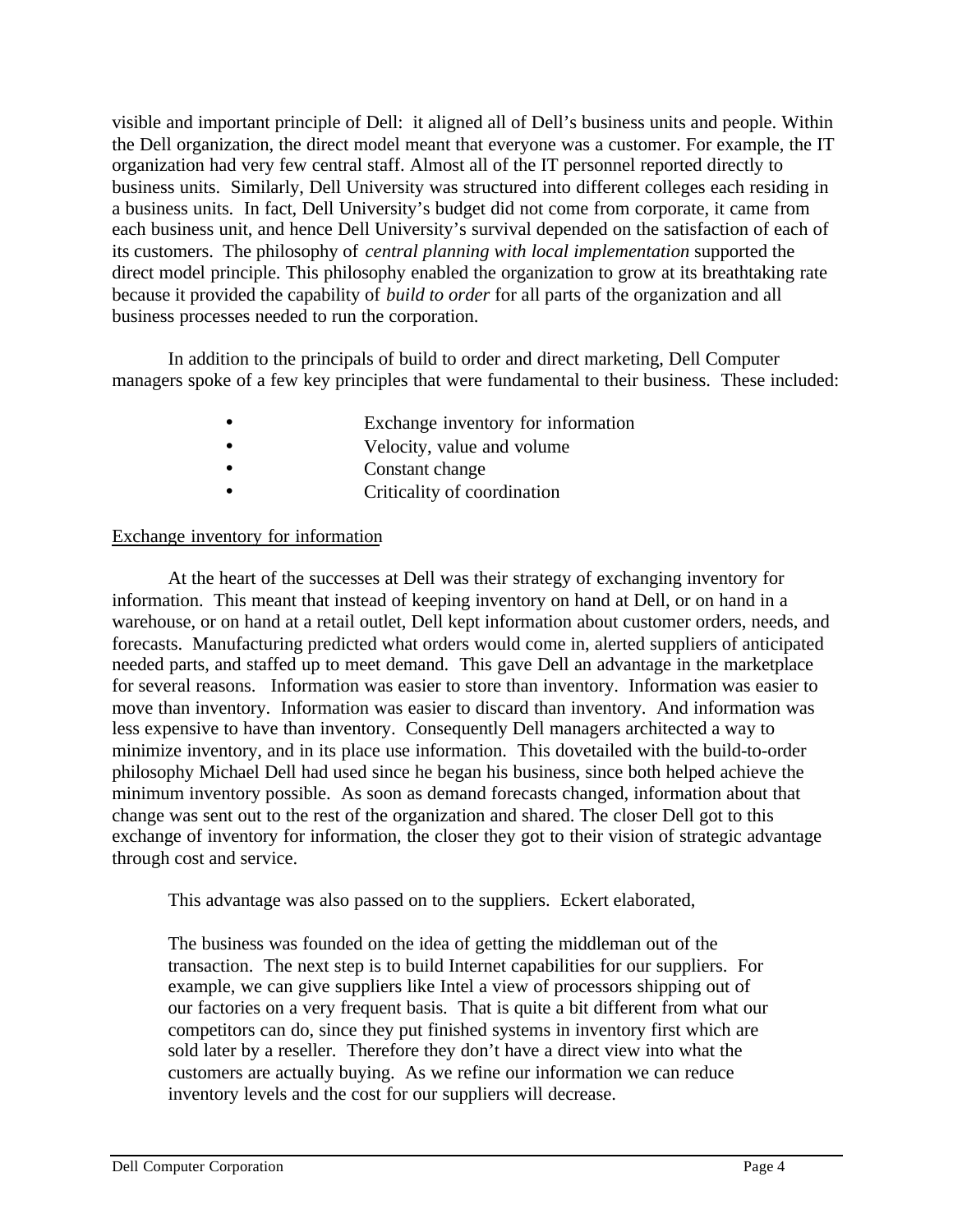#### Focus on velocity, volume and value

As Dell exchanged inventory for information, they increased velocity, or the rate at which their business processes happen. Velocity was a critical focus for Dell management. In order to manage the changing requirements of their customers and the changing technology critical to their products, it was necessary to be able to quickly and effectively respond. This was termed *velocity* at Dell. Michael Dell expressed this as a "time driven" culture, where the focus was on how fast inventory is moving rather than on how much inventory there was.

As velocity increased, the volume of business increased. Volumes were dependent on the amount of information Dell could obtain or access, store and process. The ultimate result of this was value to their customers, shareholders and employees. For example, the rate of their inventory turns was multiples of their competitor, which translated directly into a steady and large volume of supplies from suppliers. In addition, Dell's systems provided a view of customer demand in real time. This gave Dell the opportunity to negotiate favorable agreements with suppliers in part because their volume had grown in a much shorter time than other competitors. This then translated into value for Dell customers.

In the IT organization, velocity, volume and value meant seeking out improvements in systems so they did not get in the way of decisions, actions, and management. According to Andy Greenawalt, VP and CIO of the Americas,

System requirements were to make dramatic improvements in our processes through IT. We wanted to reduce obstacles to the flow of information, in the origin of information, and every other place where information may reside. IT's perspective was to get the systems 'out of the way' so business processes are not impeded by the systems.

Time was a key value at Dell and the compression of time added value to all stakeholders. The compression of time meant reducing task and process time whenever possible. Value was added as a lower cost for customers, higher returns for shareholders, and bigger profit sharing bonuses for employees, as noted by the CFO, Tom Meredith. As the velocity at Dell increased in all their business processes, time was further compressed, and value was increased.

#### The only constant in this world is change

While virtually every business knows that their environment changes at one time or another, Dell managers took for a given that the only thing they knew about their future was that it would be different from the present. This assumption had implications for how the company was organized, and how management control systems were put in place. It further complemented the focus on velocity, forcing managers to both deal with constant change and an increasing pace of change.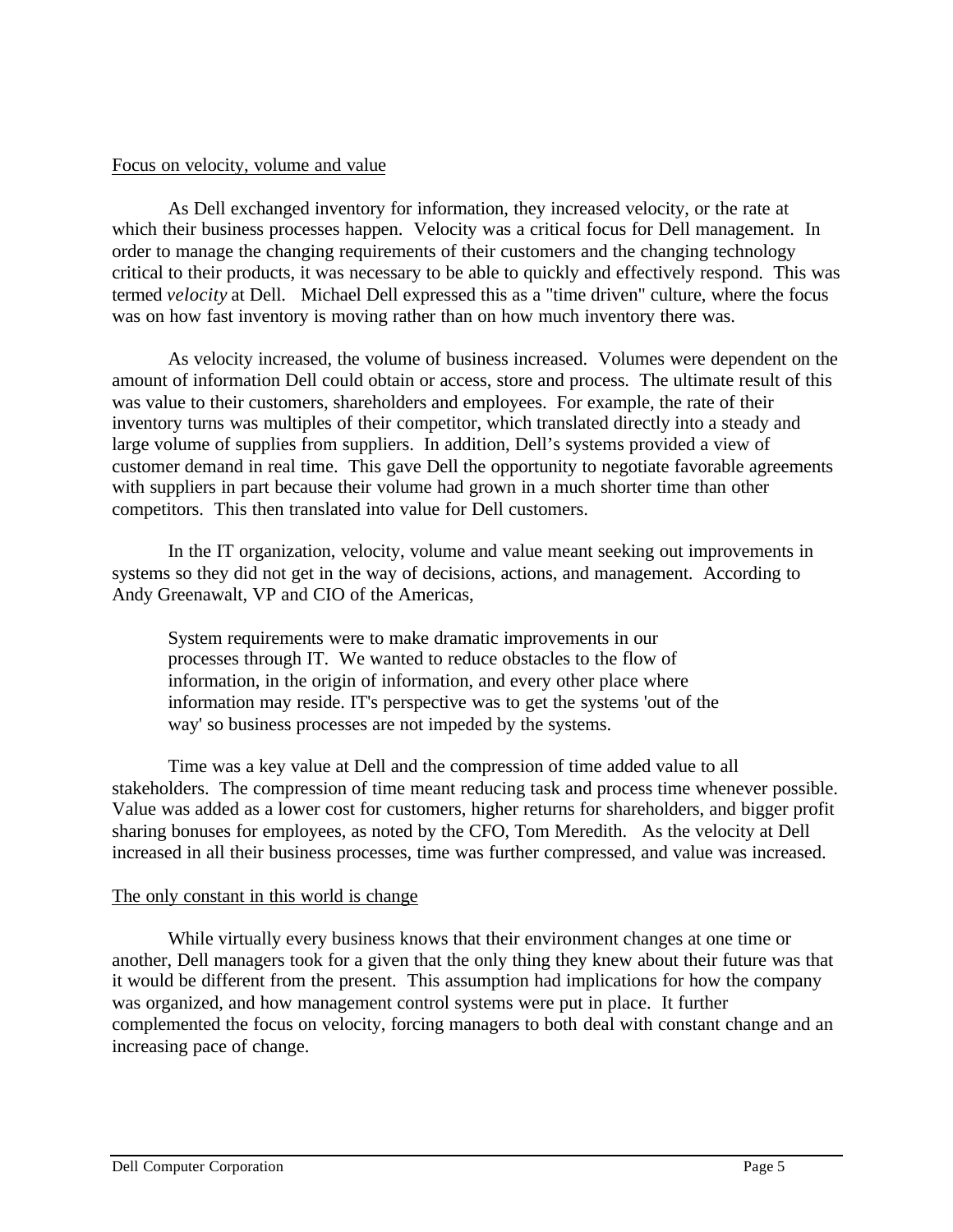As part of this predictability of change, Dell executives described "time pacing" as a critical characteristic of their organization<sup>1</sup>. This concept was based on Gordon Moore's 1965 predication that capacity of the computer chip would double every 18 months. The authors who created the term, Eisenhardt and Brown, considered time pacing strategic for successful competitors in fast-changing, unpredictable markets where change was scheduled at predictable time intervals. Tom Meredith described it this way,

We created order, discipline, and focus in order to make innovation occur in approximately the time frame we desire.

In fact, while acknowledging the time pacing effect, many executives also consider Dell's pace to be accelerating.

#### Coordination is critical

Coordination efforts at Dell continued to be extensive. The top management team of 16 executives met monthly, quarterly, and ad hoc to discuss everything from strategy and new product development to alignment, empowerment and optimization. Meredith estimated that he spent about 1/3 or more of his time planning and coordinating. In an organization as fast moving as Dell Computers, empowerment was critical. However coordination was the ingredient that helps prevent suboptimization. To keep all elements of the organization moving in the same direction, while at the same time responding to changes and movements in the environment, coordination between individuals, business units, and geographical segments was necessary.

Coordination throughout the company was achieved through keeping the business model first and foremost in the minds of the employees. Effort was spent on trying to help people know where to find information, not just on communicating information. The human resources group provided tools that assisted in keeping a consistent message. Paul McKinnon, VP of Human Resources, described the process of orientation for new hires as,

At Dell, 75% of the training budget is spent on new hires, job basics and new product training, and the rest is used for everything else. We send new hires as much information as possible ahead of time. We send them a video tape as well as a list of locations on the web they can use to get oriented. For executives, as soon as they join Dell, we send them a laptop loaded with a CD providing an overview of Dell, which also has web addresses for information. This provides a virtual guided tour of Dell even before the executive starts work.

Coordination was done through heavy communications over the intranet. Every year, after the annual vice-president conference, a digest of the meeting was put on the net so every employee could access it and know what happened. John Cone, VP of Dell Learning, commented that "people loved that digest, and we experienced huge volume of hits on the site

<sup>&</sup>lt;sup>1</sup> For more information on time pacing, see K. M. Eisenhardt and S.L. Brown, "Time Pacing: Competing in Markets That Won't Stand Still." *Harvard Business Review*, vol. 76(2), March-April 1998, pp. 59-69.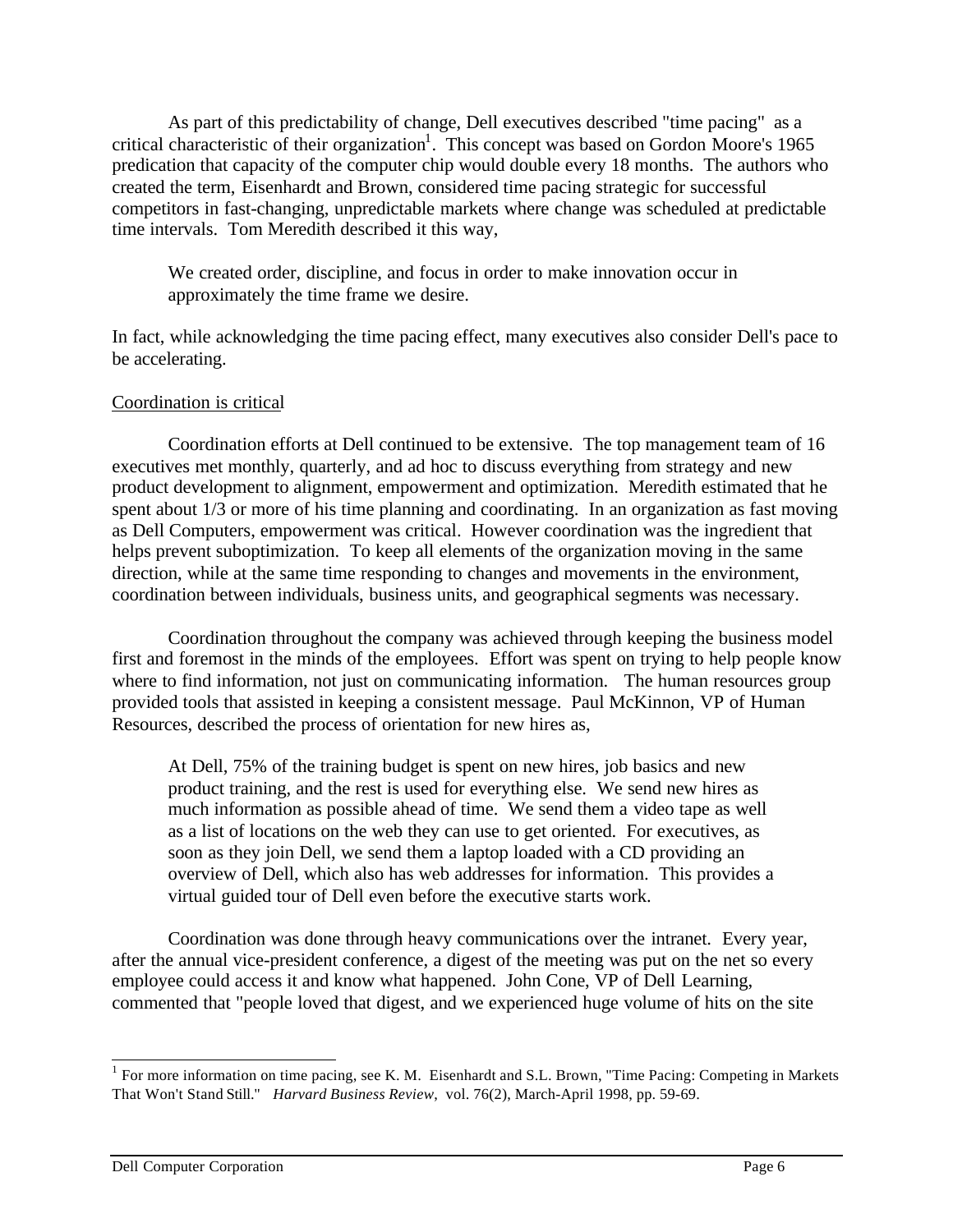after a conference." The intranet was one of the basic communication tool for senior executives. Cone related a story about coordination with Michael Dell.

About a year ago, I was copied on an e-mail from Michael saying that he would not open attachments anymore. If I wanted him to read stuff, he wanted it put on the net. The implication was that the net, itself, was an attachment. It also made it much more efficient for the network since attachments were on the net, not downloaded with the mail. As a consequence, I have begun to require all the people working for me to do the same. Michael was right on target with this request. He is amazingly fast at recognizing a technology and has the patience to put it into the right place within the organization.

At the pace of Dell's growth, such coordination was almost an impossible challenge. Aggressive communication was part of an overall coordination effort to keep people aligned. Michael Dell commented,

Communication came in many different forms. We had at least one massive meeting a year in which we discussed what happened last year, what worked for us, what should be the goal for next year, and the overall theme for the year will be. For example, 1998's theme was 'the customer experience,' the year before was 'the Internet,' and the year before was 'servers.' We celebrate our success in these meetings.

Time pacing helped to cultivate a culture of speed and a sense of urgency by keeping people moving with a general rhythm. Finally, good management systems, which include company performance-based incentives and monitoring measurements, provided general guidelines for steering actions in the direction most beneficial to all stakeholders in the long run.

#### **The Customer Experience Initiative**

May 1998 saw the company-wide launch of a strategic initiative called the "Customer Experience." This was a program designed to leverage the direct model to "deliver the best possible customer experience across all points of contact with Dell," according to Michael Dell. It meant looking at all aspects of the business from the customer's perspective. Kevin Rollins, vice chairman, described the initiative.

In the past we defined quality in terms of the failure rate of hardware. Hardware reliability was an essential element in satisfying our customers, but it was not the only element. The Customer Experience was a way to challenge ourselves to expand our focus, to look at quality in all the ways the customer saw it, and to convert this perspective into solutions that met or exceeded our customers' expectations. As we improve every customer's experience with Dell, we accomplish two important objectives: we build brand loyalty, which translates into increased business; and we continue to add value, which makes us more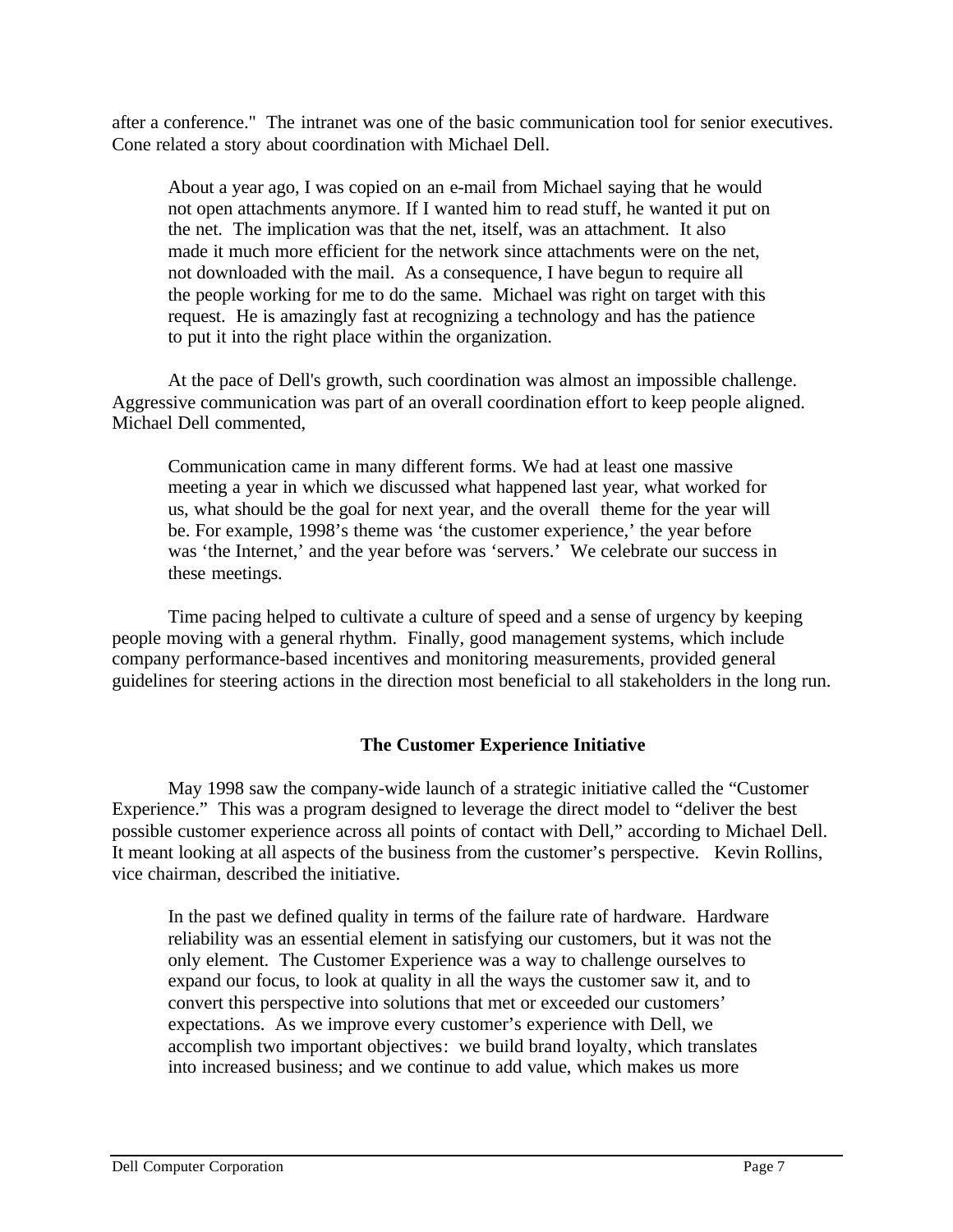resistant to low-cost competitors. Improving the customer experience will be the key to maintaining our success.

The "Customer Experience" was defined to be the sum of every contact a customer had with Dell, including looking at company advertising, browsing the company web site, purchasing a system, and receiving follow up support. Dell had more than 16 million customer contacts a week. The key to making this initiative successful was to encourage every employee to take a customer-centric view, and to encourage every department in the company to own part of the customer experience. Michael Dell elaborated,

There are countless stops along the way where employees behind the scenes make day to day decisions that affect the customer. Each of us owns part of the customer experience because everything we do ultimately touches the customer. At Dell, a complete customer experience should never end. The satisfied customer should want to call Dell for all of their hardware needs and all of their future upgrades. Strategically speaking, this affects all employees all the time in everything we do. This initiative will keep all of us focused on the most important people outside Dell—the Customers. Our customers should be treated like VIPs.

To measure the success of this initiative, performance goals were clearly set. Managers targeted three key metrics to evaluate the progress of the company, and each metric was to improve by at least 15% during the year. The metrics were:

- Order and Delivery (the percentage of orders shipped to the customer by the targeted date)
- Installation and Operation (the percentage of customer calls to technical support which require a part dispatch within 30 days of the invoice date)
- Service (the percentage of on-site service incidents resolved by a Dell Service Partner within the target time-frame)

Michael Dell summarized this initiative.

The Customer Experience is the most important initiative we have at Dell. We monitor progress all the time in all parts of the company and tie everyone's compensation to it. I personally monitor it, and we present the results at every board meeting. It has a company-wide, world-wide focus.

### **Information Systems at Dell**

Information systems were critical to Dell. The information systems supported the Dell Direct business model by providing a range of tools from order entry to production integration. Information systems provided the means for delivery of instant information to employees through e-mail or over the intranet. And information systems were a way to connect suppliers to the business, to collect and analyze information collected from the marketplace, and to support decisions on everything from hiring practices to product offerings to pricing. "IT is an enabler to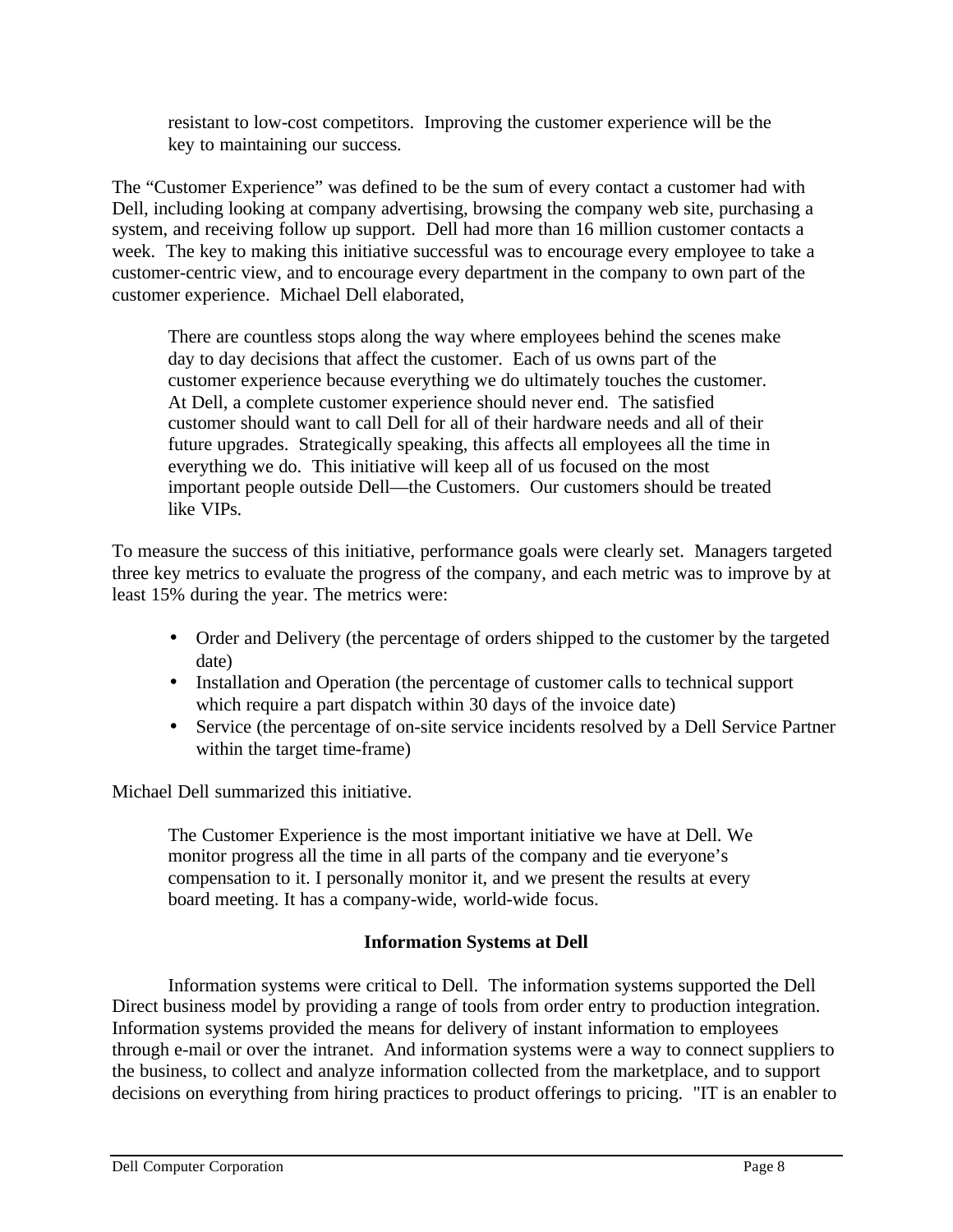make the business model work," remarked Jerry Gregoire, the CIO. The backbone of the information system was an architecture called "G2" (See Exhibit 3).

The G2 architecture was an object-based infrastructure, with a web browser front end interface. It had a single point of connection and was built in small pieces. There was local control of functionality but a global view of the business. The primary components of the G2 architecture were commonly available applications such as Microsoft office, database engines, and Internet servers. The G2 architecture was similar in design to the Dell organization structure, which was also built in small pieces, with local control but a global view of the business. "We have to have an information architecture that can grow as fast as our business grows," explained Gregoire,

There was nothing about our situation that was normal. We had to think differently because we were growing by about \$1 billion every 9 weeks. Growth like that meant we typically used existing or commercial systems rather than build them from the ground up. And we didn't have time for extensive classroom training, so we tried to design systems that maximized the efficiency of our training. We had to use an interface that everyone could easily understand and intuitively use. The only thing slowing the business down might be the rate of expanding our information technology. We had to continuously evolve our systems. Our model was simple, but there needed to be a high rate of success with its execution. Our model required a high degree of precision. Since we bought off the shelf parts, anyone could build a similar system. Our advantage was in our execution of the system in conjunction with our business model. We wanted to get to everyone in the world, and we could by letting them plug into our systems using the Internet. The G2 architecture was the architecture for doing business using the Internet.

The Dell business model resulted in a different production profile than other business models. The direct model implied that every production run is unique in some way, and hence every lot was of quantity one. Gregoire elaborated on the implication for the information systems,

That was why we chose not to implement a standard enterprise information system. The systems in the market could not support our business model. We built something like 45,000 lots of 1, which was what the Dell direct business model was all about. But standard systems didn't support that number of unique transactions.

The information systems were highly decentralized. No programmers reported directly to the CIO. Instead, each division and business had some IT people. Gregoire defended this approach, "Even if we had a centralized structure, the local business units would have IT people. I believe all IT, like politics, is local." This was an example of the Dell philosophy of central control of strategy, but local control of implementation.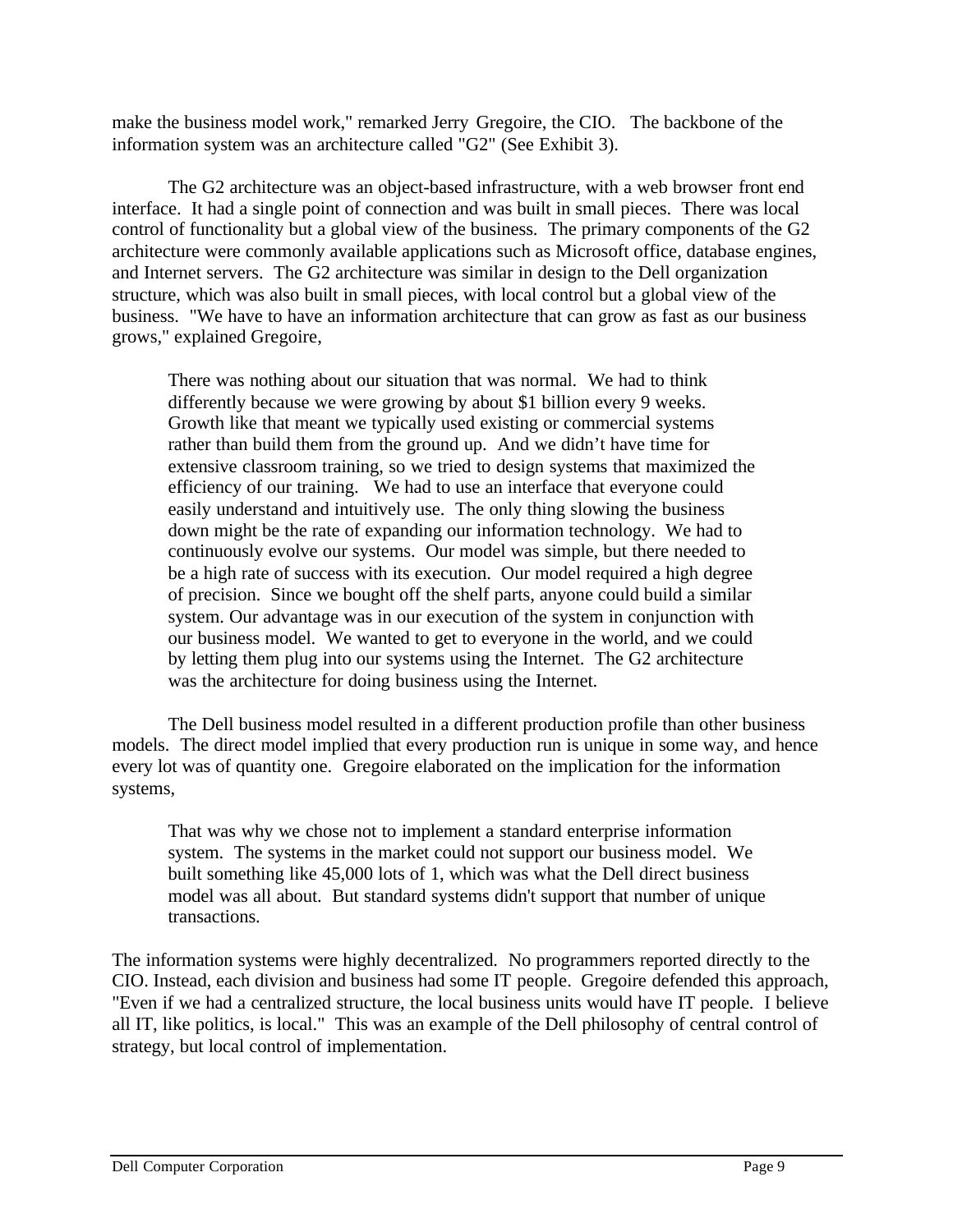#### **Dell as a Zero Time Organization**

We believe Dell Computer Corporation exemplifies many of the principles of a Zero Time organization. In this section, we briefly describe the concept of a Zero-Time Organization, and then provide a perspective of the company using the core characteristics of Zero Time: Zerovalue-gaps, Zero-learning-gaps, Zero-management-gaps-gaps, Zero-process-gaps, and Zeroinclusion-gaps.

A Zero-Time organization has a mindset different from other organizations. Zero-Time organizations design and operate with the assumption that processes can be done instantaneously if information technology and people are creatively combined. This mindset translates into a set of organizational disciplines summarized in Exhibit 4.

A company which successfully implements each of these disciplines is closer to achieving the organizational objective of instant customerization, which means that the needs of any customer are fulfilled as soon as the needs are expressed. Instantaneous fulfillment of customer needs is achieved by converting knowledge into something valued by the customer.

There are three models for how to achieve instant customerization (See Exhibit 5). One is based on the concept of an emergency room, an organization that provides virtually unlimited resources (access to experts, databases, processing time, products, etc.) to the individual servicing the patient. In an emergency room, the doctors, nurses, and equipment needed to treat emergency patients are all immediately available and easily accessible. Similarly, this model suggests that organizations can achieve instant customerization with large inventories and by making all resources available to those who service customers. An example of company that uses this model is Amazon.com, whose large virtual inventory makes it possible to order just about any book in print and have it delivered directly to the customer. Another example is a luxury hotel, which pamper customers by providing anything needed, such as business centers, health clubs, a variety of restaurants, etc. to make the stay exceptional.

In a different model, the Disneyland model, an organization provides the customers with a set of choices and allows the customer to effectively provide self-service. By providing the environment and a choice of rides and attractions, Disneyland enables every guest to experience a unique vacation within the boundaries of the park. Elite manufacturers such as Dell, Mattel, GM and fast food chains like McDonalds are in this category; customers have a wide range of choices of products to buy, but these choices are bounded by what the company offers.

A third model, which we call the Hybrid model, is a mix of the Emergency Room and Disneyland Models. Mega-retailers such as Wal-Mart and Home Depot fall into this category because, similar to the Disneyland model, they have enormous inventories that provide a wealth of selections. However, the Hybrid company's business model also offers customers services that enable them to customize their selections. The result is a supply of almost endless possibilities, like the Emergency Room model. The book store chain Barnes and Noble, is also a hybrid in that it provides a rich selection of books coupled with an ability to custom order any book in print.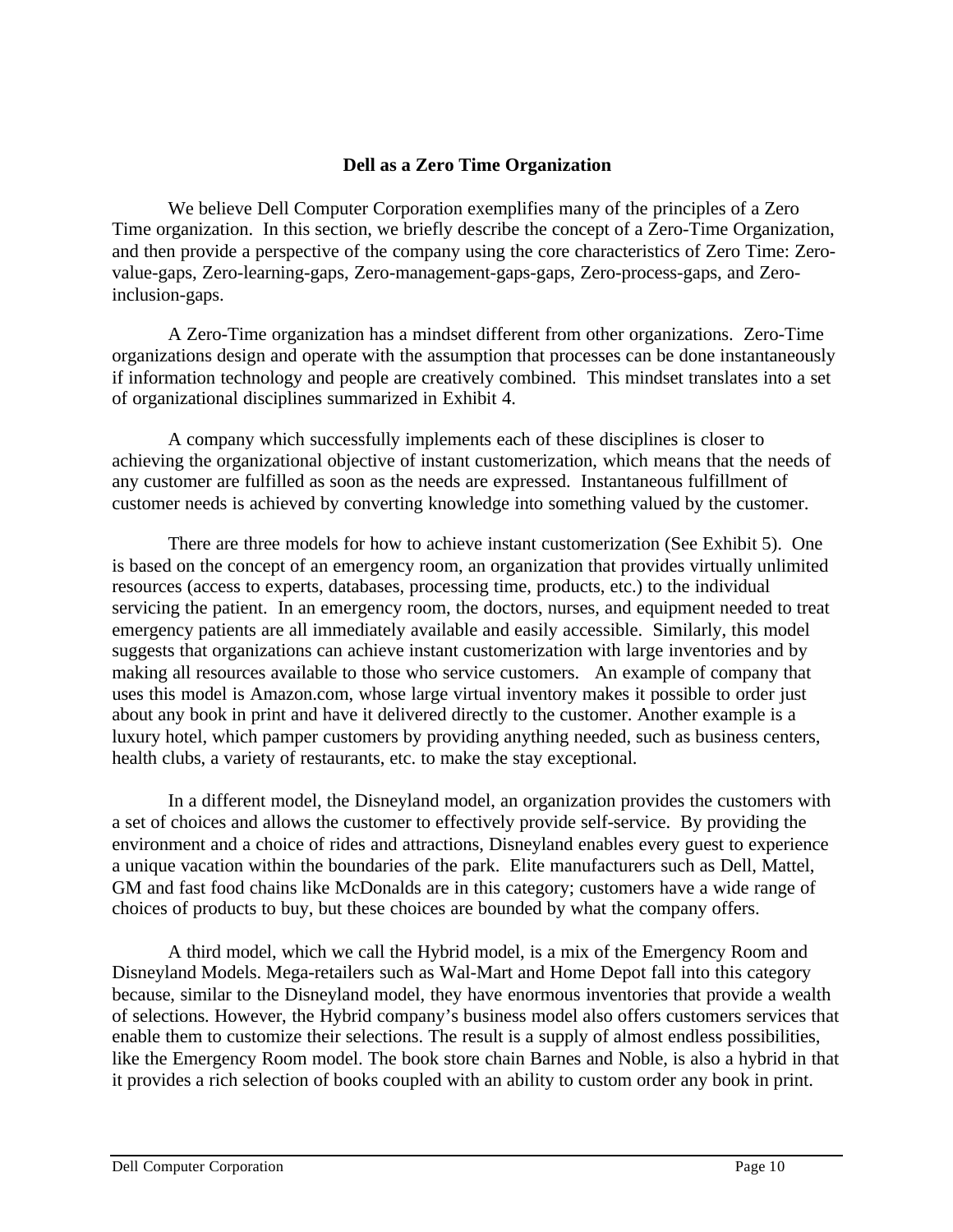This is different than the Disneyland model, which may provide customized services, but as an exception rather than as the rule.

Dell Computer Corporation's management style and business processes were based on many of the same principles as the Zero-Time organization. Their goal was to provide products to customers instantaneously, and to do so they instituted many of the Zero-Time disciplines using the Disneyland model described above. Below we elaborate.

#### **Zero-Value-Gaps**

Dell's business processes continue to be customer centric, not driven by what the internal managers wanted to provide. The basis of the build-to-order philosophy was that every product was built when and only when a customer asked for it. Customer value was derived from the fast response time provided by Dell, from the lower costs provided by the inventory management approach, and from the ability to give the customer exactly what was asked for, with predictability and consistency, by customizing every product built. The Customer Experience Initiative was another example of closing any gaps between what the customer valued and what the company valued.

But the management at Dell took the characteristic of Zero-Value-Gaps even further by broadening the concept of the customer to include all stakeholders. Simply keeping Dell Computer Corporation in business provided customer value. As suggested by Tom Meredith, the Chief Financial Officer,

Seeking stakeholder value is not the same thing as being customer driven. We not only give customers what they want, we help them to stay in business. We need to think like a customer and focus our whole mindset by looking at things from the customer's viewpoint. We believe we add value to our customers by staying in business, and in order to stay in business, all our stakeholders need to see value. For example, we could give our products away to customers at a very low price, but then we would not serve our stockholders, because there would be no profit, and we would not serve our employees, because we would have to offer low salaries. So there is a point below which we would be out of business. Now, going out of business would actually hurt our customers because, for example, they would not be able to get support from us. This means systems would become obsolete sooner, problems would not be rectified quickly, and upgrades would not be forthcoming. Therefore, we communicate to our employees that while we want to satisfy the customer, we do not want to take actions that go overboard and possibly drive Dell out of business.

The expanded concept of shareholder value was best exemplified at Dell through the stock value. Dell stock soared between 1992 and 1998. Employees had greatly benefited from this increased value, in part because of stock options they got from the company. Partners and suppliers benefited as the volume of business done at Dell increased. By focusing on being a customer value-driven company, Dell built barriers to entry by increasing switching costs. For example, customers with Platinum Accounts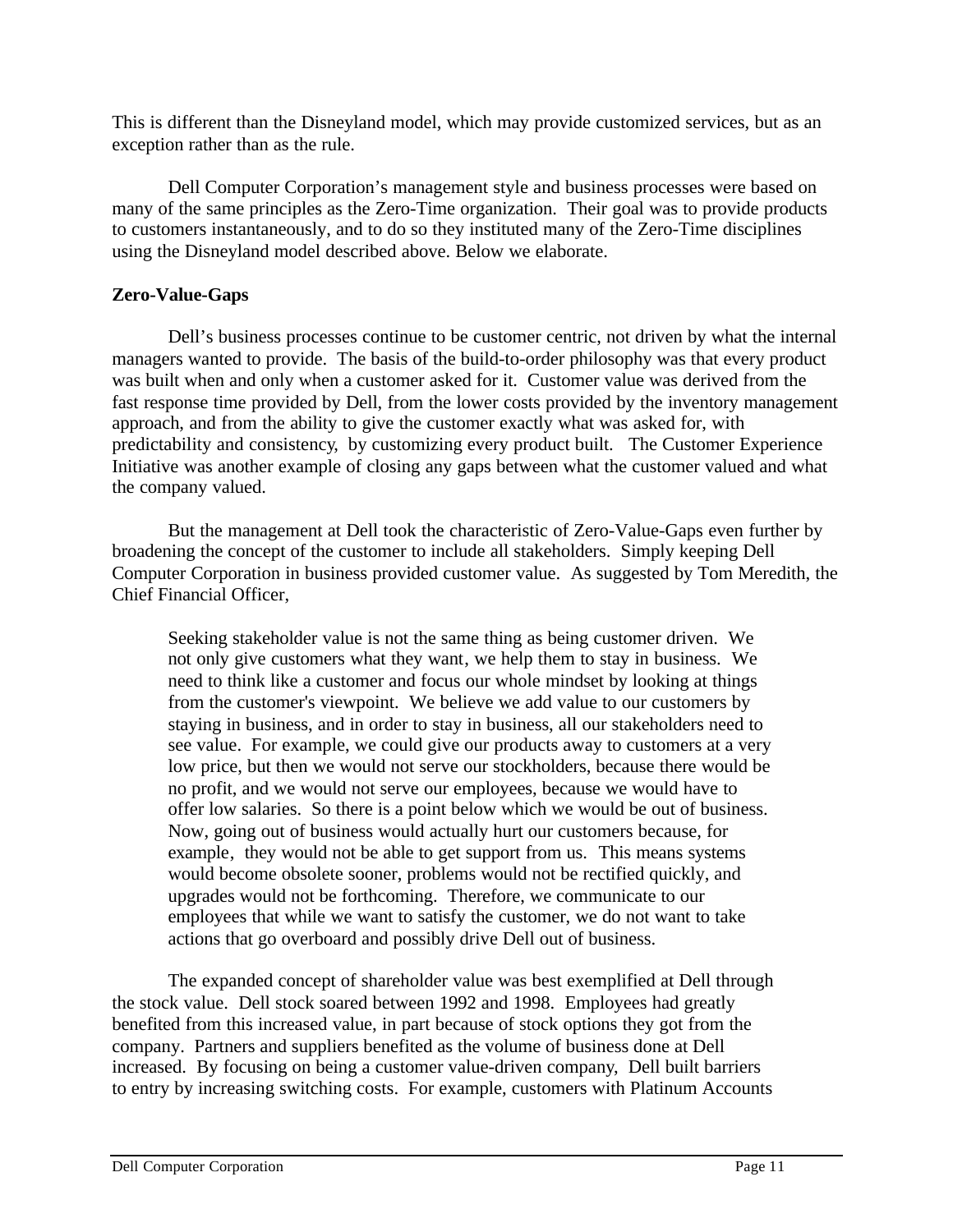had customized web pages that gave them access to Dell's operational systems. They could check on orders, configure systems, and manage their inventory directly on Dell's systems. These types of services increased the value to the customers, and in turn increased the switching costs.

#### **Zero-learning-gapss**

A major contribution to Dell's success continued to be from the way the company managed information and knowledge. A Zero Time organization had a great capacity to continuously learn and create knowledge, then converted it into customer value. There were many examples at Dell. In an organization where people were the key asset, managing knowledge was a corporate imperative. One example at Dell was on the manufacturing floor. At Metric 12, a showplace manufacturing operation in Austin, Texas, cell assemblers were required to be able to produce a range of products. Whatever product was in the "kit" they receive from the conveyor belt must be perfectly built. To support this assembly operation, monitors were carefully placed at each station with complete assembly instructions. Should the line worker need assistance, the first line of support were the assembly instructions, and they were immediately available. As errors were uncovered during the test phase of the production line, an entry was made on a networked computer. This entry was immediately sent to all testers, and back to the individual who assembled the system. In this way, the individual "learned" what he/she did wrong and could correct it immediately, and the other lines were alerted to the problem, "learning" what to look for in order to correct the problem.

Dell incorporated the concept of Zero-learning-gapss into its process immediately after the customer places an order. This order triggered the manufacturing process. There was "Zero Time" between when the customer's order was received and the manufacturing process began. This process involved ordering the parts to include in the system, and preparing the software to be downloaded into the system. When Dell accepted the order, the information system set all necessary components in motion. The information, entered by a customer or Dell's salesperson, contained all the information manufacturing needed to begin building the product. This was an example of a well done knowledge management life cycle. The initial information from the customer's order triggered the knowledge infrastructure, which instantly provided manufacturing with the information needed. There was instant transmission of the information from the customer's order to the systems that would need to complete that order.

Another example was in the use of the Internet. Dell managers had information available to them instantly that their competitors do not ever have available. Eckert explained,

The Internet is useful because of the richness of customer information and the possibilities of integration. For example, the configurator tells us what a customer bought, but it also tells us what other choices he or she looked at. If a customer looked at a Pentium II and a Pentium system, then bought the less expensive Pentium system, we assume the customer bought the best 'processor for the price' and therefore we would have information telling us that, for this customer, the Pentium II system was too expensive relative to the Pentium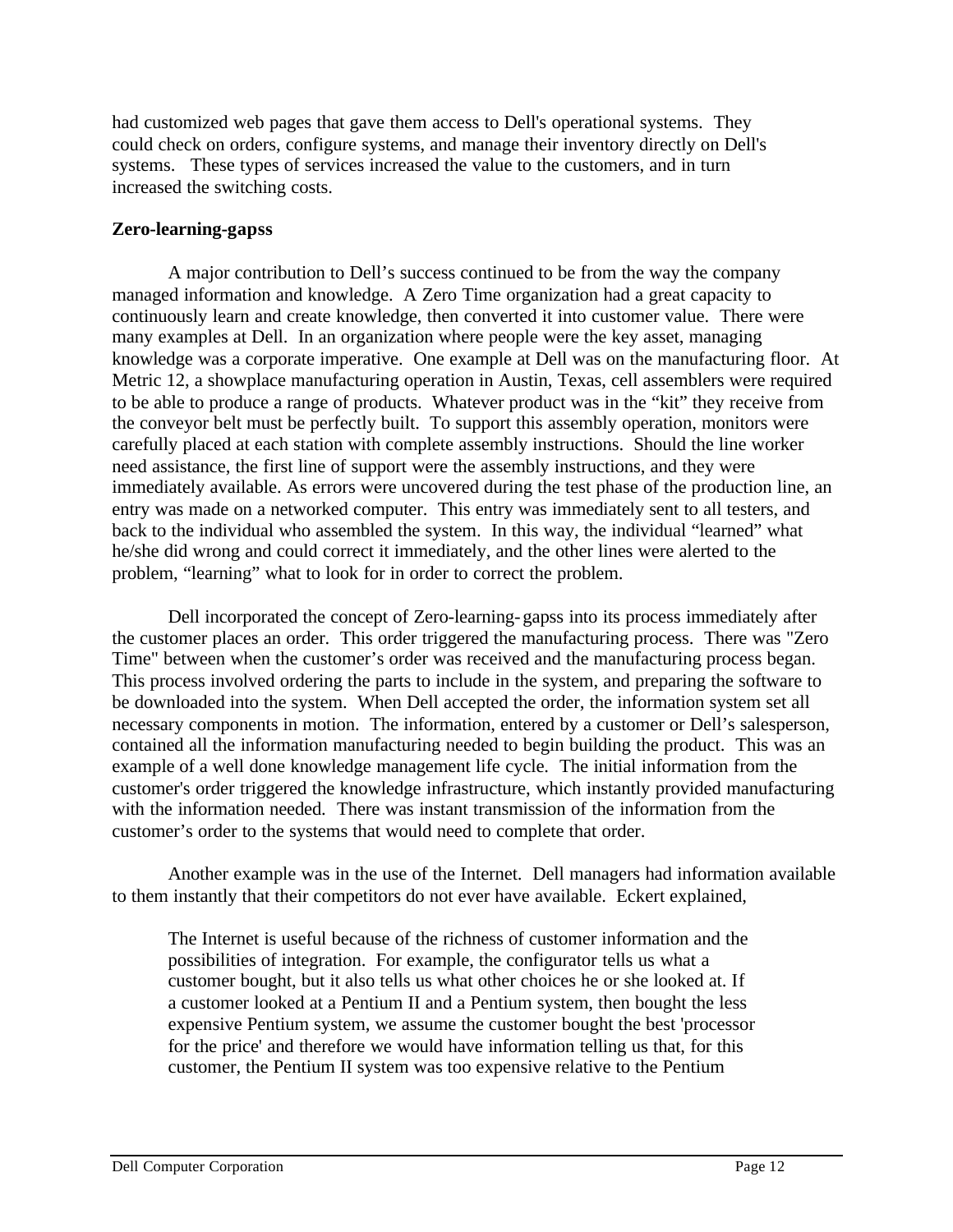system. We've never had this kind of information about what customers evaluated but *didn't* choose.

The training at Dell was done on an "as needed" basis and delivered instantaneously. Some training was incorporated into the job itself, and other was done through testing. For example, the company had a strong belief in ethical behavior, therefore they gave all employees an ethics test, rather than an ethics class. When the employee passed the test, he or she could move on. Until the employee passed, the system was designed to reinforce the ethics the company supported through explanation and retesting. And the Dell business model was applied to the provision of training, called "Stealth Learning." John Cone, the VP of Dell Learning, elaborated,

We try to put knowledge on the critical path of people's work. For example, if I am ready to do a performance review, I can simply call up a smart form on my computer. And if I don't know what the meaning of something is, I will just call up a module for explanation. Now, is this learning? We think so. But it can be done as part of the work in real time. In manufacturing, during a quality assessment for example, people can call up a tool to do a Praeto chart on-line. They don't think they are going to school on quality. They just do it as they need for their work. It doesn't feel like training, but it is. That's why we call it 'Stealth Learning'…We create a kind of structure to allow people to learn. We talk about the micro-bite, a chunk of knowledge about 5 minutes long, which we think is an ideal chunk to deliver…. The important thing is to give people what they need to know to do the work, and to make sure they know about things the company thinks is important."

When learning took place the way it did at Dell, embedded into the actual task, the metrics also changed. It was no longer meaningful to measure hours of training given by the training group, nor taken by the employee. "At this point," McKinnon described,

20-25% of our learning is in the category of stealth learning. When it works, however, no one knows we are providing it, because it is so integrated with the task. In fact, there is no corporate budget allocation for Dell University. Whatever Dell learning is doing is based directly on a customer request. Education within Dell is "built to order" since this is the only way to insure education stays current with the business needs. If you have a corporate budget, you have to defend it year after year, and you cannot scale and grow as fast as we need to grow. The Zero-budget approach allows us to listen and to scale with the business.

#### **Zero-management-gaps**

A Zero Time organization structure includes a holonic organization structure, where each part was in itself a complete whole with the authority and had the ability to function independently if necessary. The best example of the concept of Zero-management-gaps at Dell was their cell manufacturing structure, where every individual on the cell had access to any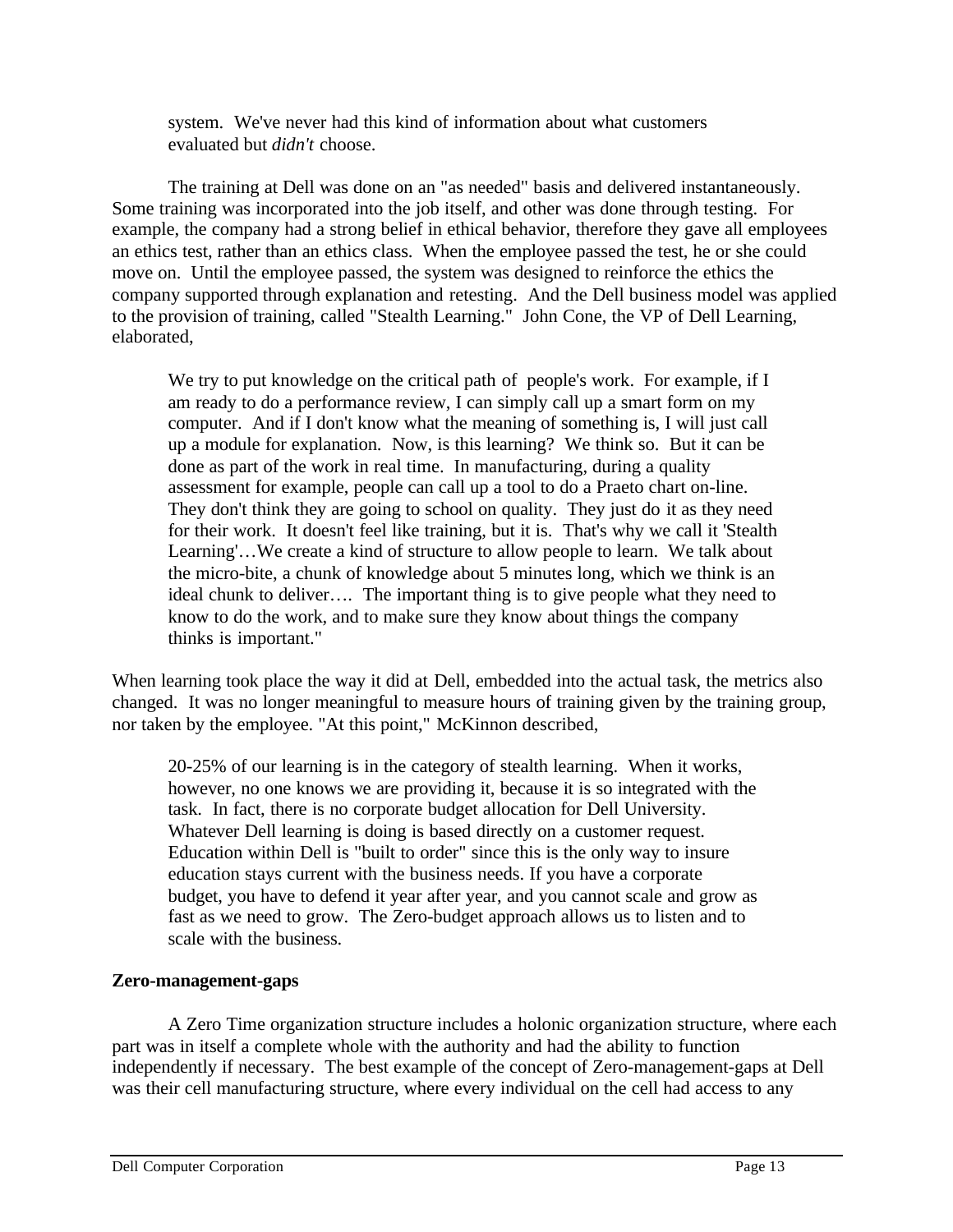information necessary to complete the assembly and delivery of the computer. Further, each individual had the power to "stop the line" if they found a major problem that caused defective products. The interesting aspect of the Dell manufacturing system was the number of lines in operation at any one time. While an individual may stop their cell or manufacturing line until a problem was worked out, it was independent of the rest of the manufacturing operation. Each cell was a "whole within a whole."

Another example of the holonic structure was found at the business unit level. Each of the 12 business divisions within Dell were run like "a business within a business". Each had responsibility for a set of customers, and had the authority to make decisions that best service their customers. In order to keep every employee focused on the goals of the business, in addition to those of their customer, Dell had an incentive system based on overall company performance. A large portion of the bonuses all management receive were based on how well Dell had done overall. And Dell had a corporate culture that forced out "silo" thinking. According to Greenawalt,

The values of this organization are set up in a way that encourage individuals to act in the best interest of the whole. We do not tolerate individuals who strive for personal success at the expense of others.

Meredith further elaborated, "Whenever we saw a group of customers emerging, we segment it to serve them better." The company's segments were an organizational form which included a fully integrated business unit set up to serve a specific type of customer. Therefore, segments were more encompassing than their competitor's typical market or product segment. Dell's segments had specific products, customers, and business objectives. Michael Dell elaborated,

Most of the companies in this business segment themselves by product. We do it by customer. Every segment is about a \$1 billion business, with a shared set of products and a mandate to use the direct model. But at the same time, the people in that segment know the products which relate to their customers. And the segment has growth and operating margin targets as well as service level targets which are relevant to them. And we have found that a segment can be much more responsive to the customer because of the basic learning that takes place.

A key challenge at Dell was how to keep every individual, team and business moving in the same direction. Keith Maxwell, Vice President of America Operations, and head of Dell's largest operations group, explained,

I believe that through strong communications, Dell is able to transform a team of champions into a championship team. We use devices such as brown bag lunches, e-mails from the chairman's office, and company performance incentives to send the message about the direction everyone should be going. It has been an effective set of tools for us.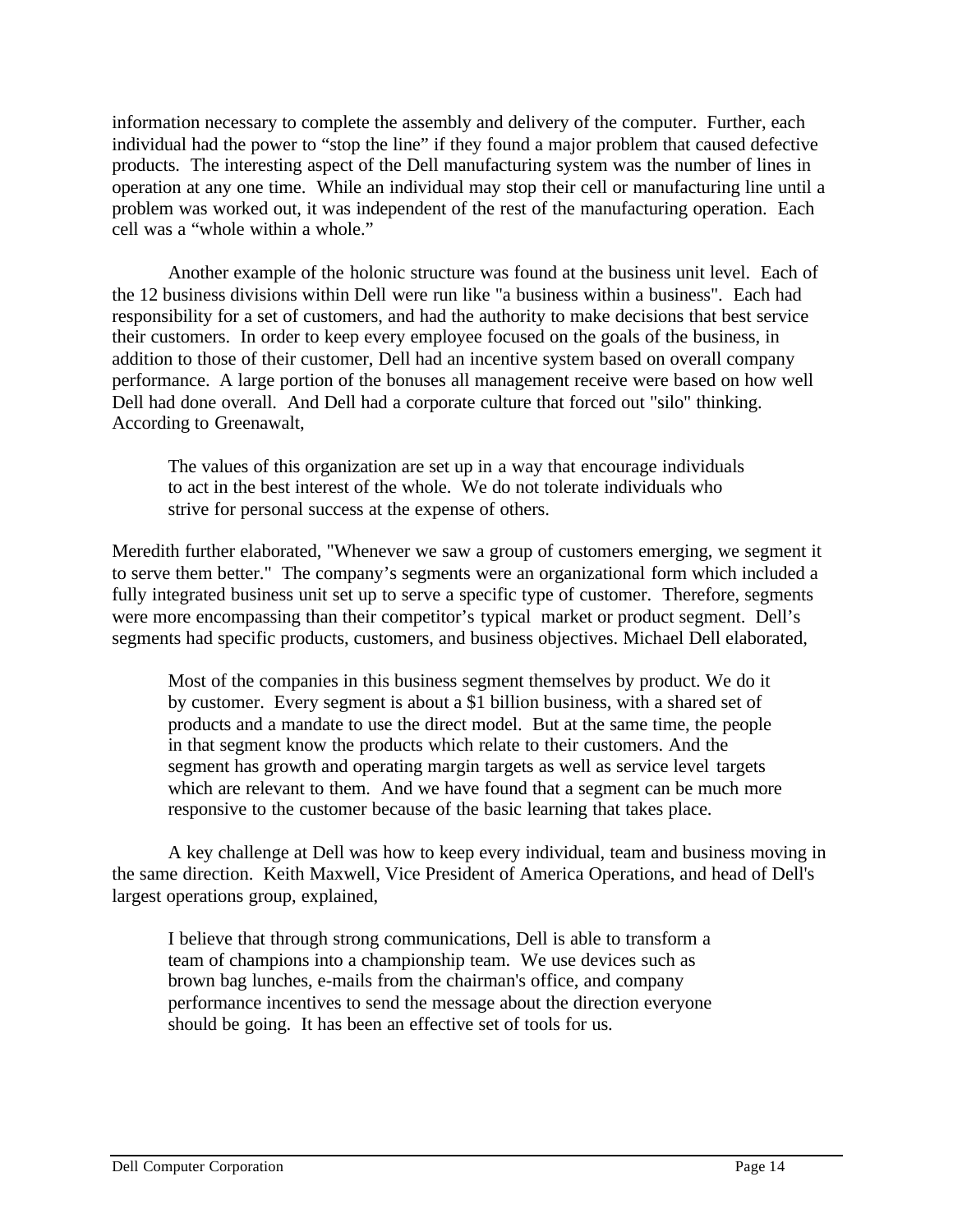#### **Zero-process-gaps**

A Zero Time organization successfully removes barriers to operations so that what ever needs to happen can happen in a minimal amount of time. At Dell, a model of "supply on demand" was used to fulfill customer orders. Maxwell elaborated,

We currently have less than 30 strategic suppliers, which represent the majority of the materials we use. When an order comes in, these strategic suppliers are alerted. Traditional organizations use the supply-demand management organization or the "push-philosophy", but at Dell, we use the demand-supply management organization or the "pull-philosophy" in order to reduce resistance. As a result, the transformation costs, as a percent of revenue, can be driven lower and lower.

Another example of Zero-process-gaps found at Dell On-Line was the use of the Internet platform for providing technical, marketing, and management information to customers. Platinum accounts, for example, had dedicated web pages that inform customer-managers of the inventory of systems purchased from Dell, the status of pending orders, and provide a current technical support system tailored to the information of interest to the customer. In this way, customers could track down whatever information they needed instantaneously, without any intervention by employees at Dell. Dell managers, then, handled the exceptions and enhancements rather than the routine information requests.

Zero-process-gaps was clearly illustrated through the build-to-order strategy. There was no downtime, or wait time, in the process. It was possible to fill orders as soon as they were received. Suppliers get the order when Dell gets the order; there was no resistance to transmitting the orders. Since manufacturing had all the parts needed to build the order, there was no resistance to making it happen.

#### **Zero-inclusion-gaps**

A Zero Time organization automatically involves customers, suppliers and other stakeholders in their business processes. Two examples at Dell were the manufacturing floor, and the order process cycle. On the manufacturing floor suppliers unloaded directly onto the floor, rather than into inventory storage areas, and they were partners in the manufacturing operations Dell carries out. At the other end of the line were trucks from shipping companies waiting to take away the completed goods and deliver them to end users. They, too, were partners in this operation. Forecasts for new systems were based on orders, and sent to the partners to assist them in their planning. Meredith called this an *ecological* rather than a *holistic* approach. An *ecological* approach was an external approach where all entities involved in the process were informed of issues relating to the process. A *holistic* approach, on the other hand, kept the bulk of the issues internally, only telling the external partners what they need to know to satisfy Dell's requirements. An *ecological* approach forced the entire partnership to focus on the customer needs. On the other hand, a *holistic* approach forced the external partners to focus on Dell's needs and lets Dell focus on the customer needs. Through an *ecological* approach, the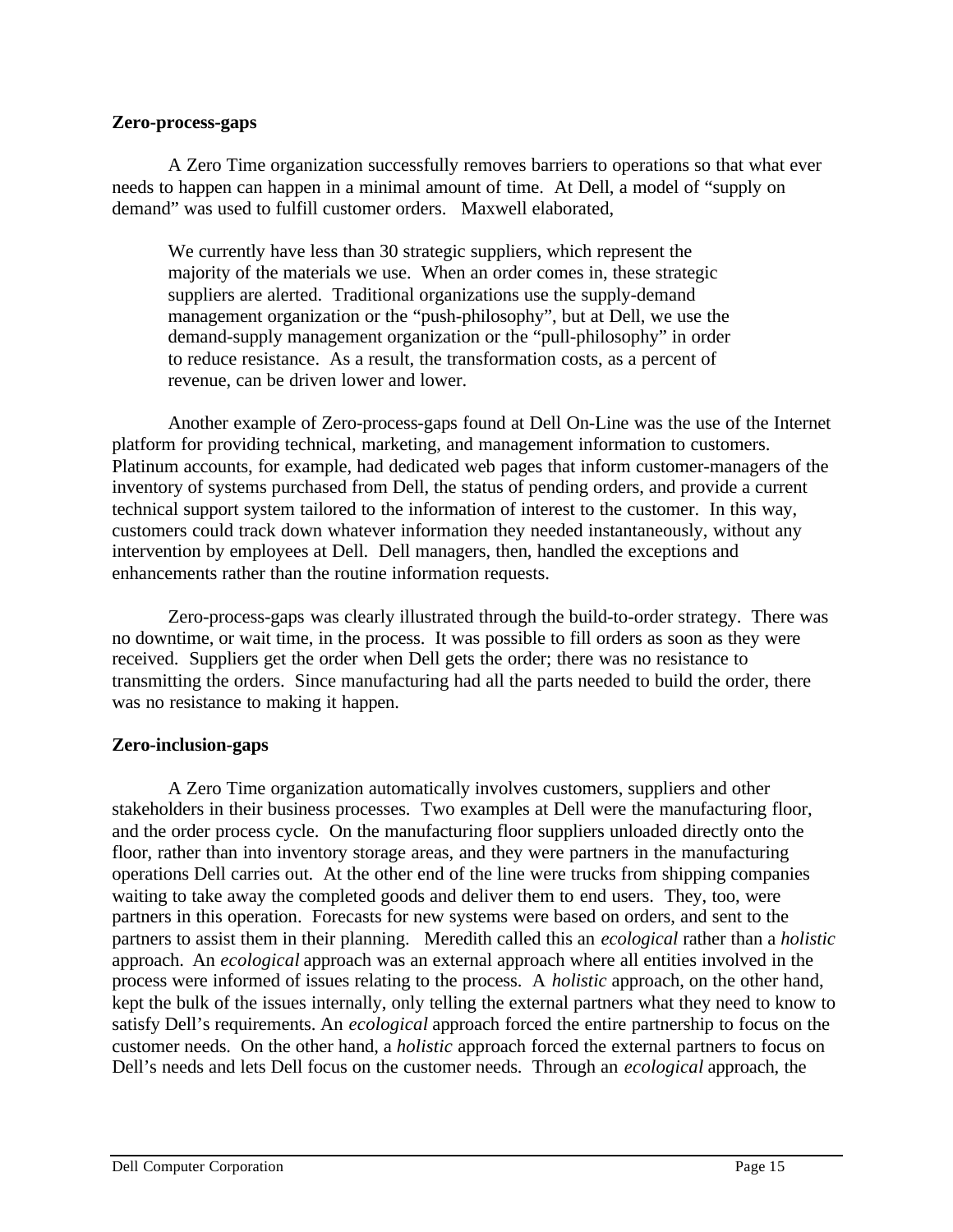boundaries between Dell and its customers were blurred. Even customers were included at Dell, since the Premier page gave a customer access significant parts of Dell's IT infrastructure.

Relationships with suppliers were critical to the "build-to-order" concept. Suppliers were able to know what parts were needed when the order was taken−messages were sent to them if supplies were needed that were previously unanticipated. Short cycle times were possible because the suppliers were included in the process. Similarly, the delivery vendors were part of the process. Their shipper provided logistics services that go beyond simply picking up the package and delivering it to the customer. Their shipper actually stocked components such as monitors. When a system was ordered, the shipper was sent a message to begin the process of shipping the required components to customers, resulting in delivery of all needed system components at the same time. Finally, even the customer was part of the process. New Internetenabled technology allowed Dell to offer its customers access to the systems that help them configure their desired purchase. Customer orders over the web added significantly to sales, further pushing the direct marketing model.

#### **Lessons from Dell Computer**

There were several lessons to be derived from a Zero Time view of Dell Computer. The benefits Dell Computers achieved can, in some sense, be viewed as advantages of a Zero Time organization. Described in this section are the following:

- Knowing the customer is the foundation for creating value
- Going from the physical to the virtual world creates barriers to entry
- Explosive growth highlights the paradox of simultaneous empowerment and alignment
- Continuous reinvention is critical for continued velocity

#### **Knowing the customer is the foundation for creating value**

It is no longer good enough to simply *meet* customer expectations. It is not even good enough to delight the customer. These goals are often one-time goals. Continued success, particularly at a fast pace means it is getting increasingly important to KNOW the customer. Knowing the customer means having knowledge that lets Dell constantly add value. Knowing the customer means Dell can design new products, new services, and new pricing schemes that constantly meet and exceed customer expectations. Dell achieves this through creative use of their information systems as well as through their people. Their information systems attract, store, manipulate, and report information on customers. Their people used this information to respond immediately to changes in market conditions, changes from competitors, and changes in customer preferences. The Customer Experience Initiative was a further example of a way to get more intimate with the customer perspective. Internally, Dell managers were continuously evaluating their share of the market *within a customer*, as compared to industry statistics that were in terms of share of the overall market. The goal was to increase Dell's position with each customer. Michael Dell explained, "If we have say a 99% share a customer's systems, the question to us is how do we improve customer satisfaction in order to get that additional 1% share." And knowledge of the customer drives different solutions and services for each customer segment. For example, Premier accounts such as GE, Boeing and GM find value from Dell in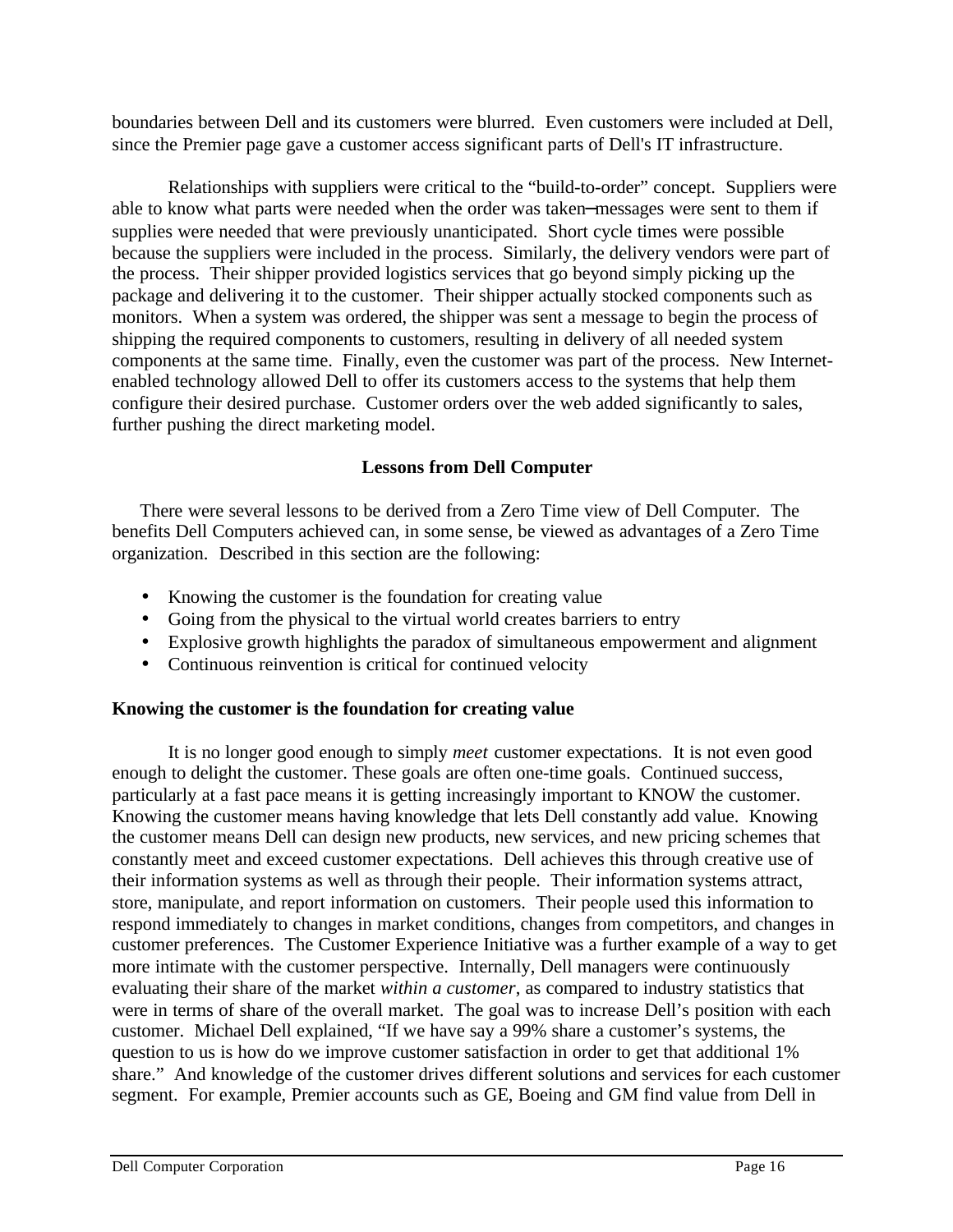the predictability and consistency of Dell's guaranteed delivery date and quality. On the other hand, consumers find value in Dell's lower total cost. Michele Moore, VP Chairman's Communications, described it as,

Transaction customers buy systems infrequently and generally need a high volume of relatively low-value support. But large customers who buy repeatedly from us often only require limited support, but support that is customized and high-value add.

#### **Going from physical to virtual creates barriers to entry**

Barriers of entry and switching costs are created when an organization operates in a virtual environment. Meredith explained,

I would rather plan in a non-physical world because it will create huge barriers of entry, huge switching costs and massive competitive advantages for us. The basic infrastructure for the non-physical world consists of speed (time), intangibles (knowledge) and connectivity. The advantage is increased because these objects can be manipulated more easily than their physical counterparts.

Compression of time brings value to all stakeholders, and therefore creates barriers of entry. Being virtually connected with both customers and suppliers created a competitive advantage that was difficult to duplicate. Virtual integration and connectivity with customers means that the customer has invested in organization and technical connections with Dell's IT infrastructure and vice versa. The cost to the customer of switching from Dell involves decoupling from Dell's IT infrastructure, which is much more costly to most than the savings to be gained from a competitor with slightly lower per-unit costs. The tight coordination achieved through the virtual integration provides customers with the benefits similar to those achieved through actual physical acquisition.

### **Explosive growth exasperates a paradox of achieving both empowerment and alignment**

Dell Computers is growing at such a fast pace that it is a challenging task to bring on people fast enough. The hiring process, itself, must be an education and training process, so individuals are knowledgeable and ready to be productive in the Dell environment. But the integration of a large number of individuals in a short time brings the problems of both empowerment and alignment at the same time.

Traditional companies have the "luxury" of empowering only those employees who are trained, trusted, and able to make appropriate decisions for the organization. Dell must empower individuals from the beginning in order to continue to operate at the rapid pace they have set for themselves.

At the same time, traditional companies have the "luxury" of alignment using time to teach their employees the values, traditions, and goals of the business. Dell must achieve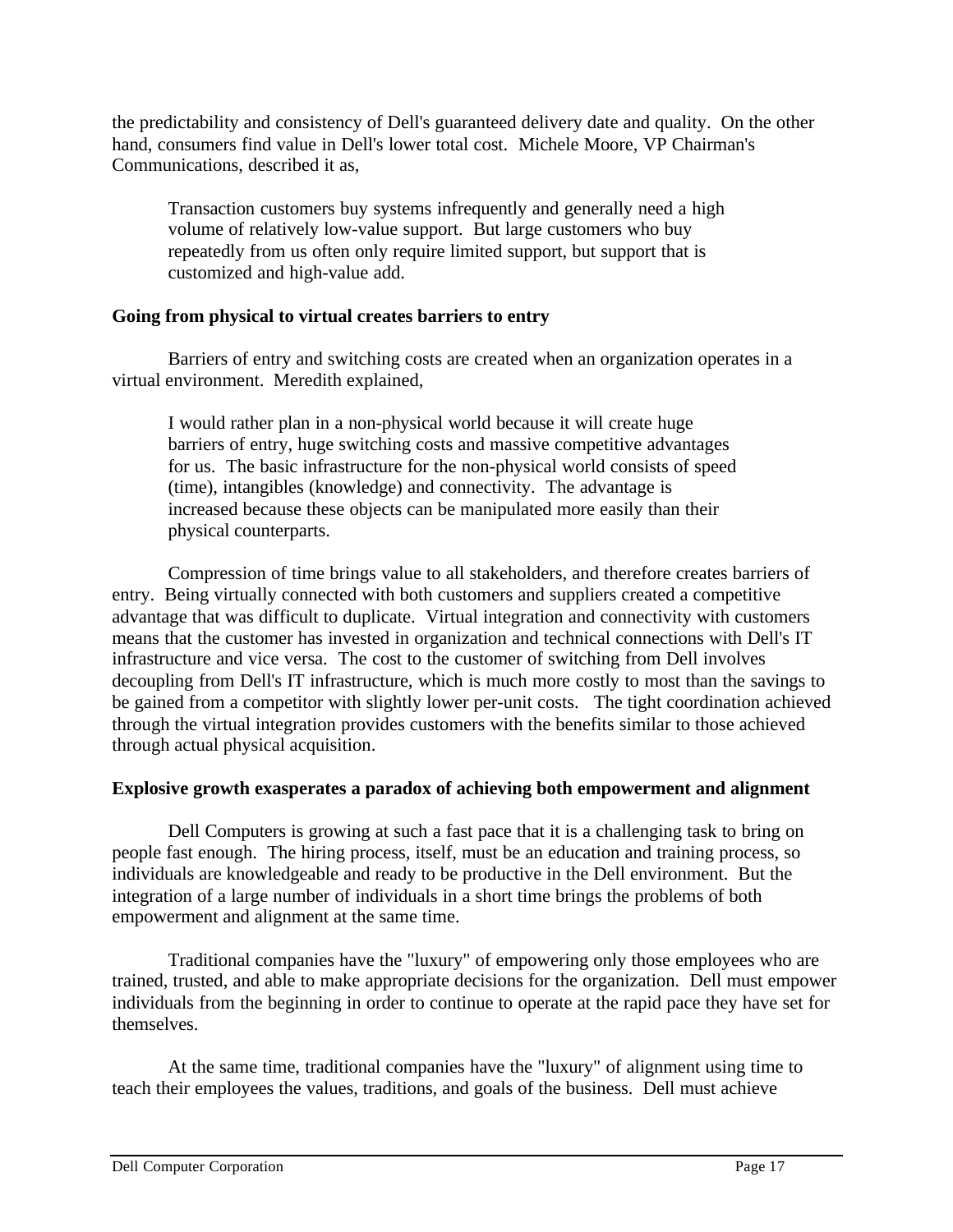alignment for a large number of new employees who may not have had much training in the "Dell way".

Zero Time organizations have built a culture that both aligns and empowers employees. Dell has done so through extensive communications, through selective hiring, through Dell University and their training programs, and through the use of systems such as linked incentives that both align workers and empower them. For example, production people have linked objectives which are graded through metrics and incentives based on team as well as individual performance.

#### **Continuous reinvention is critical for continued velocity**

At some point, every strategy and every goal is outdated. Dell Corporation has the keen sense to identify possible new strategies and goals early, and to reinvent themselves in order to move in the new direction. This was true when Dell made their entry onto online service over the Internet. The Dell Direct Model was extended to allow customers access to systems which let them tap directly into Dell's service and support databases. Dell has already reinvented themselves again by viewing their business as one of integration and distribution, rather than simply as a hardware manufacturer. Maxwell described the current vision of Dell as "we sell solutions, not systems." And the competitive environment shifts again as PC manufacturers target Dell as a primary competitor. Business units increase the acceleration of reinvention, as each business unit evolves as necessary as they gain knowledge of their customers.

#### **Dell's Future?**

Where does Dell go from here? To further its path towards a Zero Time organization, it would continue to seek new ways of providing instant customerization. One executive commented that inventory might be counted in "hours" rather than "days". Since parts arrive on one side of the plant, are immediately available for the assembly line, then shipped out the other side of the plant, it is conceivable that Dell would only have inventories of parts for a few hours, while the systems were being made. It is clear to us that Dell will continue to drive inventory down by increasing velocity in its relentless pursuit to retain its " build-to-order" leadership position in the industry.

The real advantage is for Dell to position itself as an information systems solution provider, rather than a hardware vendor, providing customers with entire systems, which integrate Dell hardware and Dell's internal capabilities. This is already beginning to happen utilizing the Internet. Dell's top customers use a web page to configure, place, and track orders, as well as to obtain technical and sales information. This web page resides on Dell's internal IS system, but appears to the customer as an automated internal IS procurement process. In other words, in 1998, Dell offered a solution to the information systems department for the procurement process of ordering Dell equipment. Why stop there? Why not offer customers an entire procurement process for equipment supplied by both Dell and others? Why not offer a series of electronically based systems for handling other IS processes, such as service requests for the equipment? Dellware was, to some extent, a way to provide this service. Dellware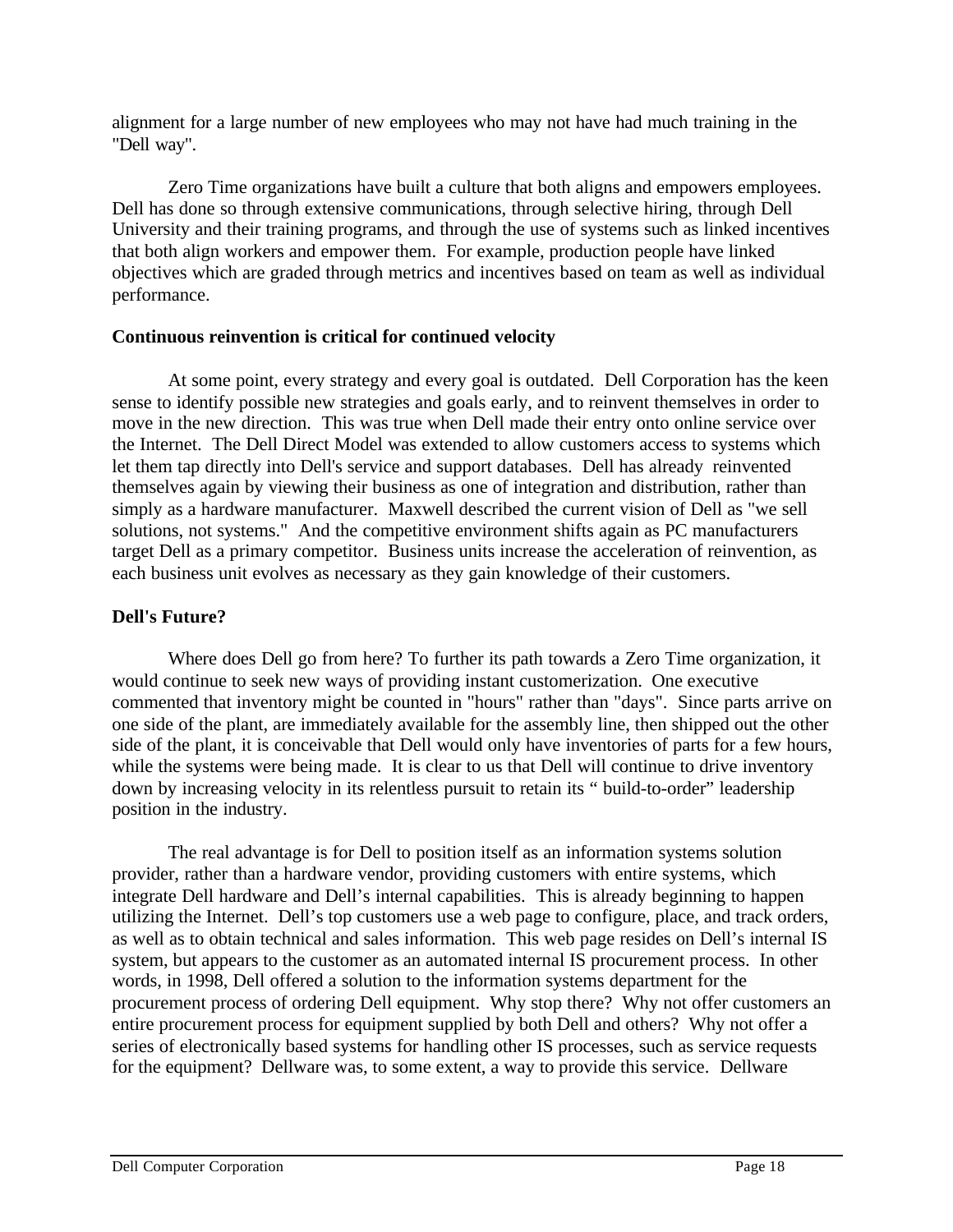provided a means for customers to request special software and peripherals. Michael Dell suggested that the company's next step would be to get closer to buyers<sup>2</sup>,

> Our industry has generally neglected the customer. I want to take the customer experience to a whole new level.

Finally, as the experience base of the Dell organization grows, they might become the services outsourcer for the entire customer IS organization. In 1998, Dell was providing a similar service to Boeing. The advantage to Dell is the increased opportunity for revenue and the increased access to information, which potentially translates into new product and service offerings. The advantage to the customer is the traditional one-stop-shopping arrangement for products and services, offloading these tasks from information systems organizations, and freeing the IS management up to concentrate on core business issues rather than procurement and services. Would using the direct-model to deliver expanded customer services provide Dell a sustainable advantage?

<sup>&</sup>lt;sup>2</sup> Quoted in "What Does No. 1 Do for an Encore," Business Week, November 2, 1998, pgs. 112-113.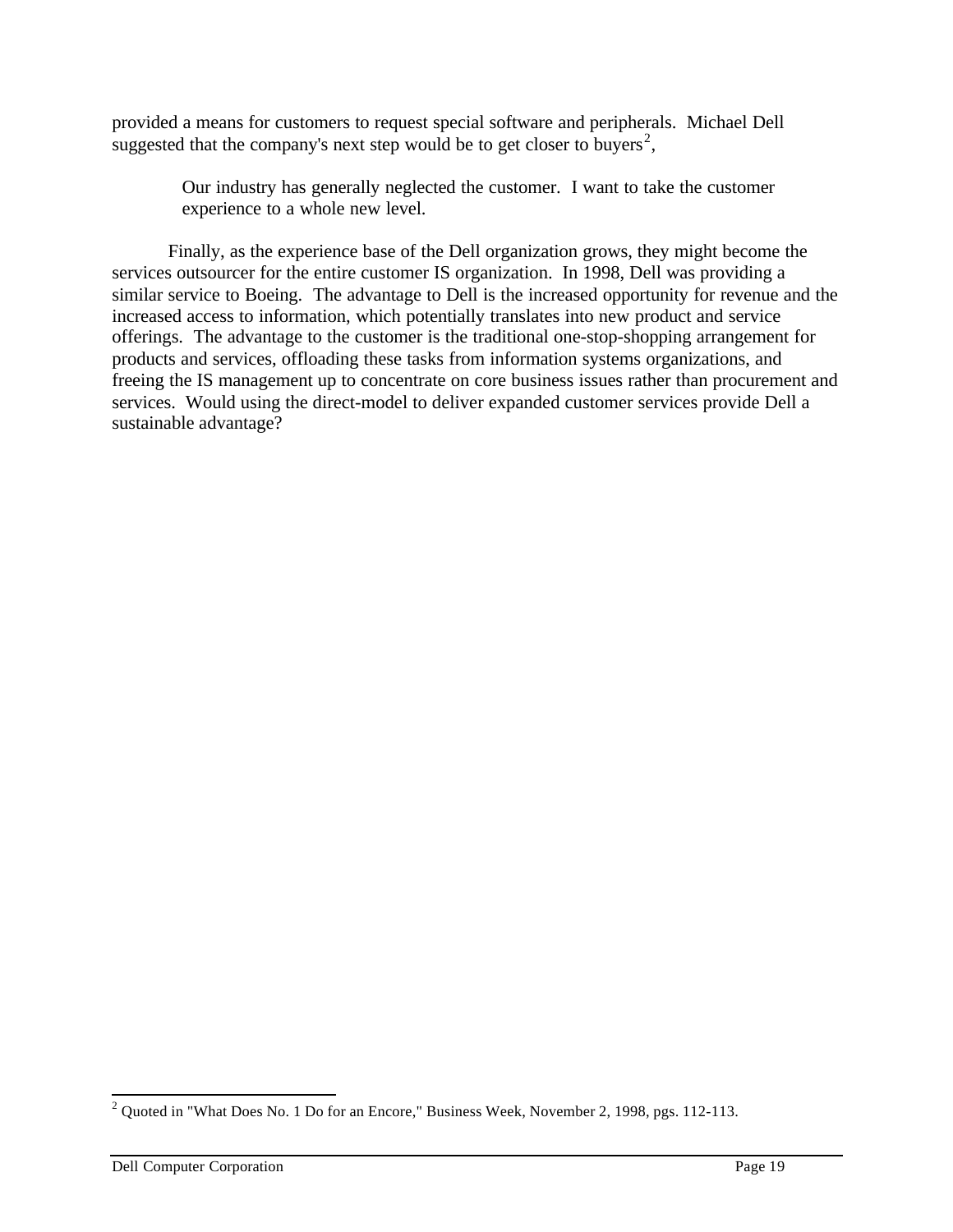



<sup>&</sup>lt;sup>3</sup> This Exhibit was adapted from J. Magretta, "The Power of Virtual Integration: An interview with DELL Computer's Michael Dell"*. Harvard Business Review*, vol. 76(2), March-April, 1998, pp. 72-85.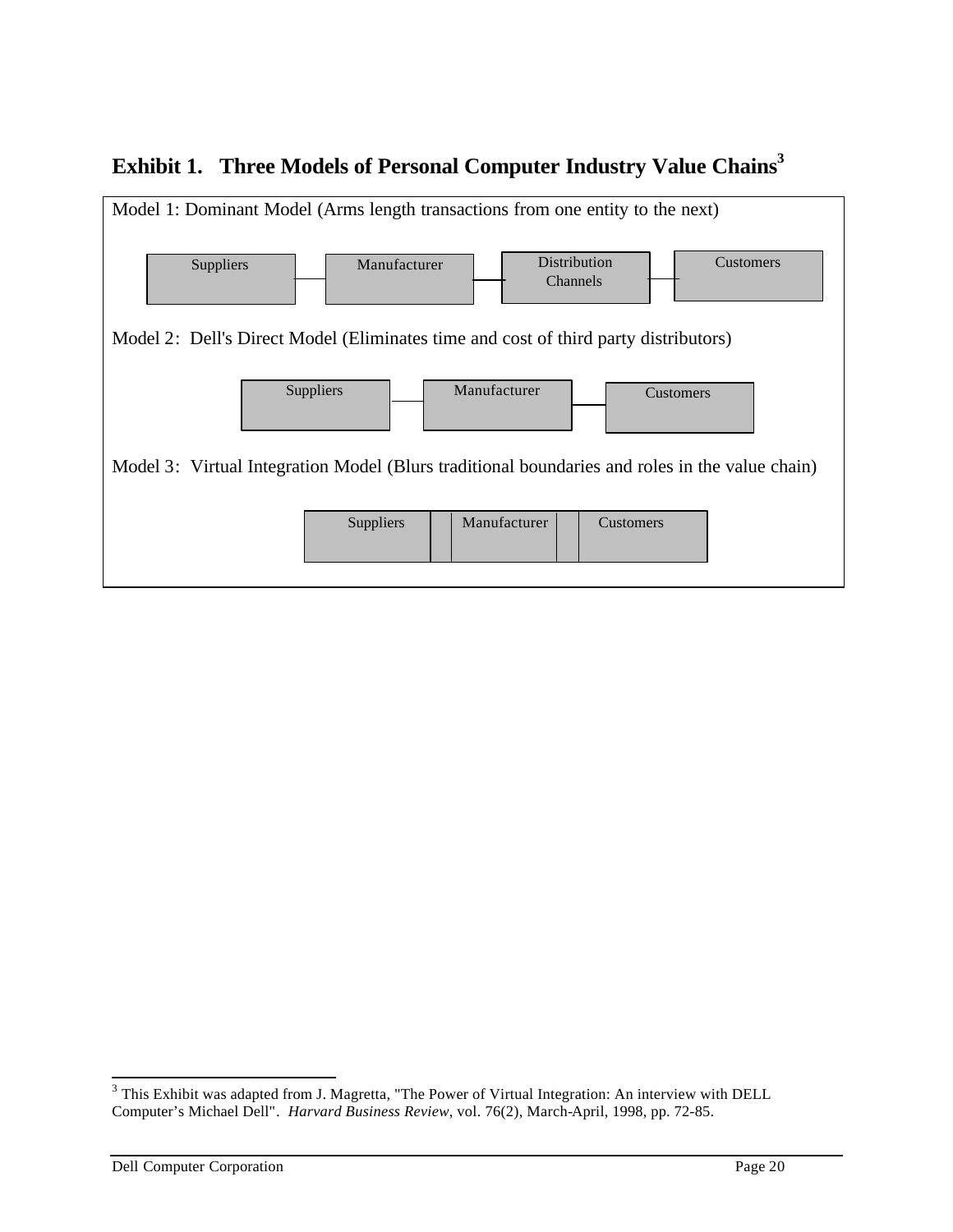### **Exhibit 2: The Dell Direct Model** (Source: Dell Corporate Web Site, May 1998)

Dell's award-winning customer service, industry-leading growth and financial performance continue to differentiate the company from competitors. At the heart of that performance is Dell's unique direct-to-customer business model. "Direct" refers to the company's relationships with its customers, from home-PC users to the world's largest corporations. There are no retailers or other resellers adding unnecessary time and cost, or diminishing Dell's understanding of customer expectations. Why are computersystems customers and investors increasingly turning to Dell and its unique direct model? There are several reasons:

•Price for Performance. By eliminating resellers, retailers and other costly intermediary steps together with the industry's most efficient procurement, manufacturing and distribution process Dell offers its customers more powerful, more richly configured systems for the money than competitors.

•Customization. Every Dell system is built to order. Customers get exactly, and only, what they want.

•Service and Support. Dell uses knowledge gained from direct contact before and after the sale to provide awardwinning, tailored customer service.

•Latest Technology. Dell's efficient model means the latest relevant technology is introduced in its product lines much more quickly than through slow-moving indirect distribution channels. Inventory is turned over every 10 or fewer days, on average, keeping related costs low.

•Superior Shareholder Value. During the last fiscal year, the value of Dell common stock more than doubled. In 1996 and 1997, Dell was the top-performing stock among the Standard & Poor's 500 and Nasdaq 100, and represented the top-performing U.S. stock on the Dow Jones World Stock Index.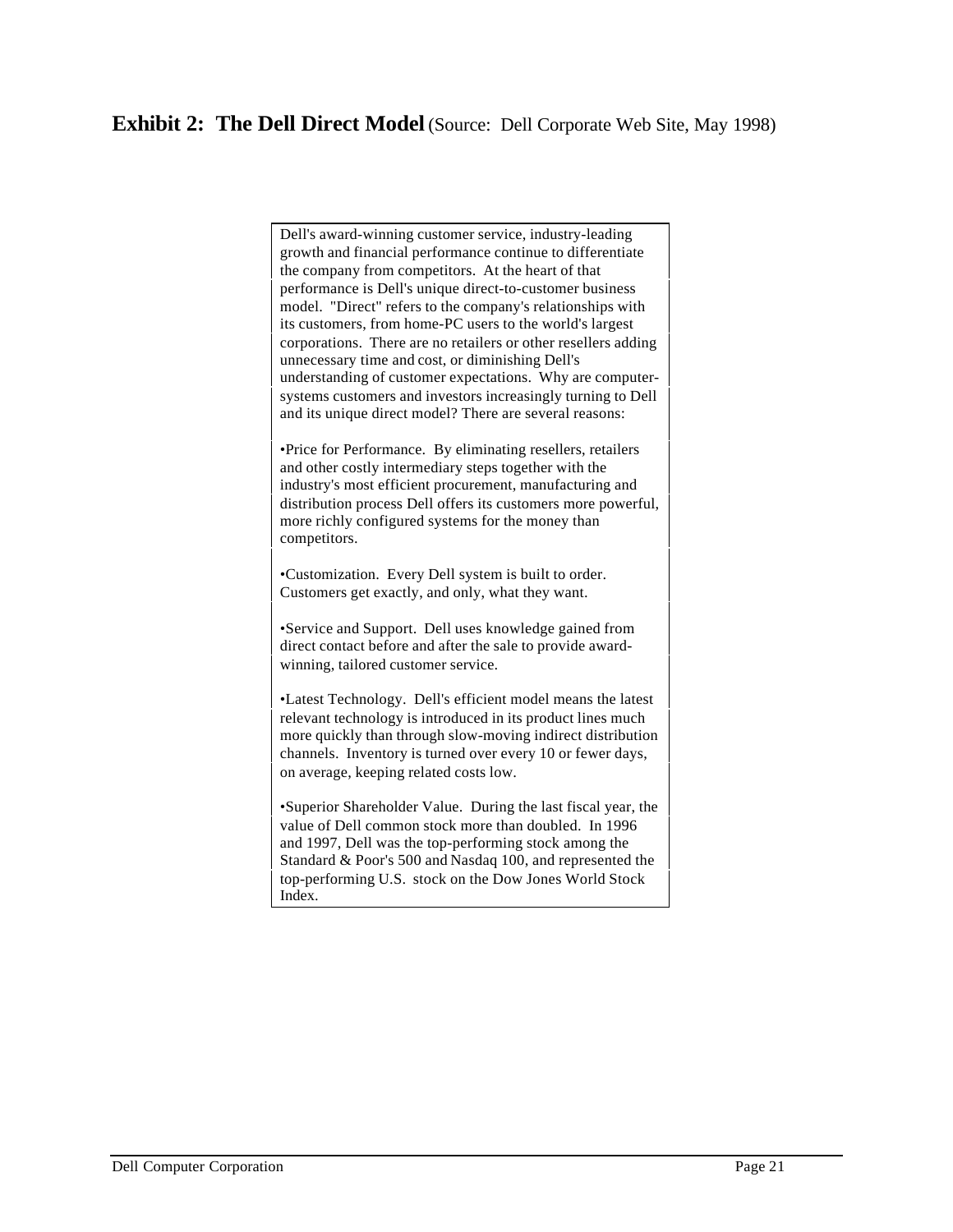## **Exhibit 3. G2 Architecture**

The G2 Architecture is based on 3 levels: Data Engine, Server, and Application. A message broker links the server level with the data engine level.